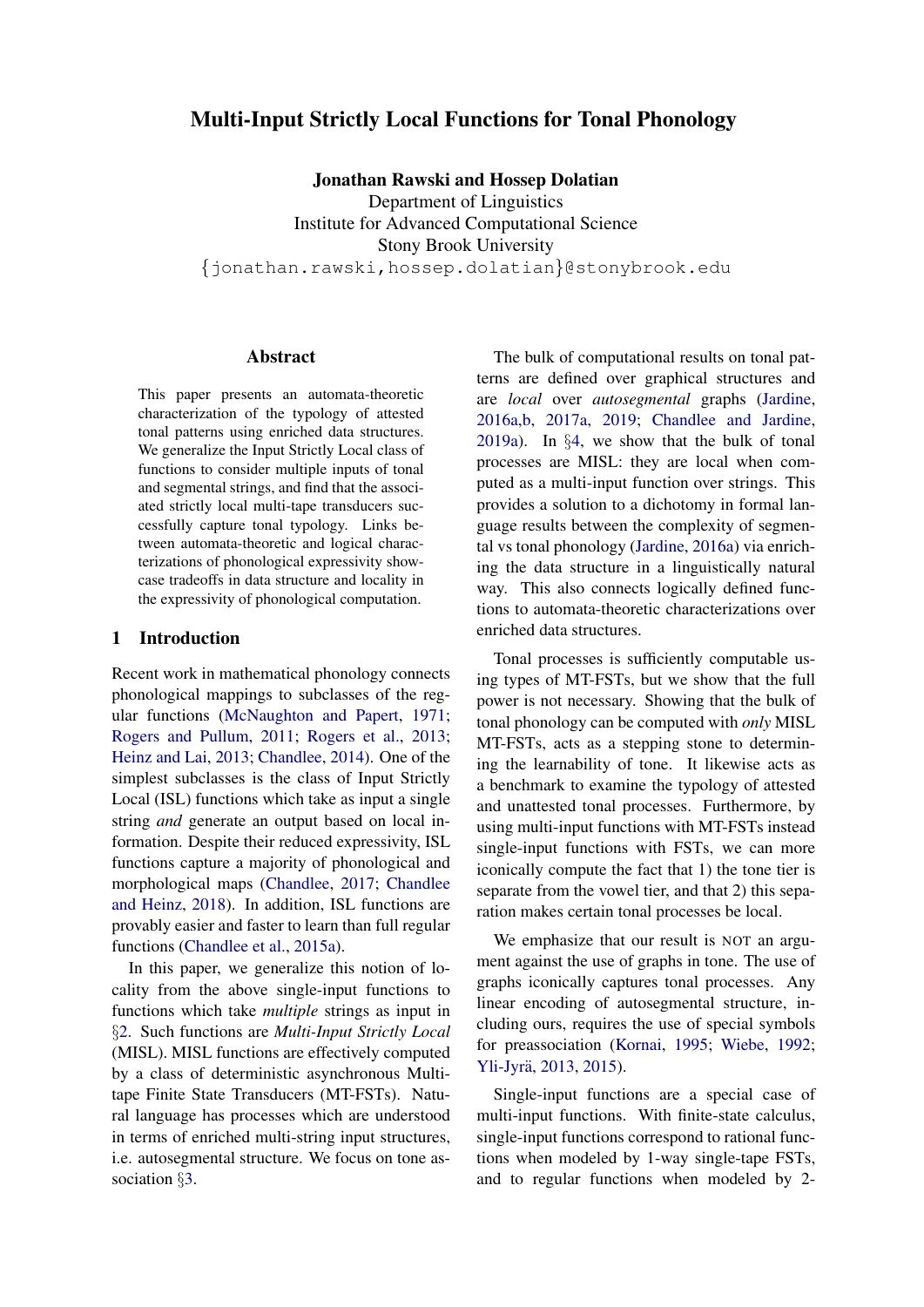way single-tape FSTs [\(Filiot and Reynier,](#page-9-14)  $2016$ ).<sup>1</sup> Multi-input functions are modeled by 1-way or 2-way MT-FSTs. Although there is work on the expressivity of multi-tape automata [\(Furia,](#page-9-15) [2012\)](#page-9-15), little is known on multi-input *functions* and their algebra or expressivity [\(Frougny and Sakarovitch,](#page-9-16) [1993\)](#page-9-16). We show that the MISL class characterizes a substantial chunk of tonal phonology.

## <span id="page-1-0"></span>2 Preliminaries

#### 2.1 Preliminaries for single-input functions

Let  $\rtimes$ , $\ltimes$  be the start and end boundaries respectively. Let  $\Sigma$  be a finite alphabet of symbols (excluding  $\rtimes,\ltimes$ ). Let  $\Sigma_{\rtimes} = \Sigma \cup \{\rtimes,\ltimes\}$ . Let  $\Sigma^*$  the set of all strings over  $\Sigma$ . Let  $|w|$  indicate the length of  $w \in \Sigma^*$ . For two strings *w* and *v* let *wv* be their concatenation, and for a set  $L \subset \Sigma^*$  of strings and a string *w*, by *wL* we denote  $\{wv|v \in L\}$ . Let  $\lambda$ denote the empty string.

Given some string *u* and a natural number *k*, the *k-suffix* of *u* is the last *k* symbols of *u*:  $\text{suffix}(u, k) = v \text{ s.t. } |v| = k \text{ and } xv = u \text{ for some }$  $x \in \Sigma^*$ . For an alphabet  $\Sigma$ , the *k*-factors of  $\Sigma$  are the set of strings  $w \in \Sigma^*$  such that  $|w| \leq k$ .

Informally, a single-input function *f* is *k*-ISL if for all  $u_1, u_2 \in \Sigma^*$ , if  $\text{suffix}(u_1, k-1)$  $\text{suffix}(u_2, k-1)$  then the two strings have the output extensions w.r.t *f* [\(Chandlee,](#page-8-0) [2014;](#page-8-0) [Chandlee](#page-8-3) [et al.,](#page-8-3) [2015b\)](#page-8-3). For any *k*-ISL function *f* over domain  $\Sigma^*$ , there exists a *canonical* deterministic single-tape finite-state transducer (1T-FST) *M* such that  $|M| = f$  (meaning *M* computes *f*), and every state  $q \in Q$  in *M* is labelled with one of the  $k-1$  suffixes of  $\Sigma^*$ . Transitions are function tuples  $\Delta: Q \times \Sigma \rightarrow Q \times \Gamma^*$ . For a state  $q \in Q$  and input symbol  $a \in \Sigma$ ,  $\delta(q, a) = (p, B)$  such that  $B \in \Gamma^*$  and  $p = \text{suffix}(qa)$ .

#### <span id="page-1-2"></span>2.2 Preliminaries for multi-input functions

We introduce notation for functions which take multiple strings as input. To do so, we use tuples demarcated by brackets. In the formalization here, we only consider functions which produce one output string, not a tuple of output strings. But extending the formalization is trivial; such a function is illustrated in *§*[4.3.1.](#page-7-0)

A function *f* is an *n*-input function if it takes as input a tuple of *n* strings:  $[w_1, \ldots, w_n]$ , which we represent as  $\vec{w}$ , where each word  $w_i$  is made up of symbols from some alphabet  $\Sigma_i$  such that  $w_i \in \Sigma_i^*$ . Each alphabet  $\Sigma_i$  may be disjoint or intersecting, so two input strings  $w_i, w_j$  may be part of the same language  $\Sigma_i^*$ . These *n* alphabets form a tuple  $\overline{\Sigma}$ . Tuples can be concatenated: if  $\vec{w} = [ab, c], \vec{x} = [d, ef],$  then  $\vec{w}\vec{x} = [abd, cef].$ 

To generalize the notion of suffixes into multiple strings, we define a tuple of *n* natural numbers as  $\vec{k} = [k_1, \ldots, k_n]$ . Given some tuple of *n* strings  $\vec{w}$  and tuple of *n* numbers  $\vec{k}$ ,  $\vec{k}$ -suffix of  $\vec{w}$  is a tuple  $\vec{v}$  of *n* strings  $v_i$ , made up of the last  $k_i$  symbols on  $w_i$ :  $\text{suffix}(\vec{w}, \vec{k}) = V \text{ s.t. } \vec{v} =$  $[v_1, \ldots, v_n]$  and  $|v_i| = k_i$  and  $x_i v_i = w_i$  for  $x_i \in$  $\Sigma_i^*$ . E.g. for  $\vec{w}$ =[abc,def] and  $\vec{k} = [2, 1]$ ,  $\text{surf}(\vec{w}, \vec{k}) = [bc, f]$ . Given a tuple  $\vec{k}$ , the operation  $\vec{k} - x$  subtracts *x* from each of  $k_i$ . E.g., for  $\vec{k} = [2, 3, 6]$ .  $\vec{k} - 1 = [1, 2, 5]$ . For a tuple of al- $\vec{k} = [2, 3, 6], \vec{k} - 1 = [1, 2, 5].$  For a tuple of alphabets  $\vec{\Sigma}$ , the  $\vec{k}$  –  $factors$  of  $\vec{\Sigma}$  is the set of tuples  $\vec{w} \in \vec{\Sigma}$  such that  $|w_i| \leq k_i$ .

Let *f* be an *n*-input function defined over an *n*-tuple  $\vec{w}$  of input strings  $\vec{w} = [w_1, \ldots, w_n]$ taken from the tuple of *n* alphabets  $\vec{\Sigma}$ . As an *informal* and intuitive abstraction from ISL functions, *f* is Multi-Input Strictly Local (MISL) for  $k = [k_1, \ldots, k_n]$  if the function operates over a bounded window of size  $k_i$  for  $w_i$ . Formally,

**Definition 1:** A function  $f$  is  $\vec{k}$ -MISL iff there exists a deterministic asynchronous Multitape FST such that i)  $|M| = f$ , and ii) the MT-FST is canonically  $\vec{k}$ -MISL

We explain  $\vec{k}$ -MISL Multi-tape FSTs in the next section.

Note that Definition 1 is an automata-theoretic definition, meaning the expressivity is necessarily dependent on the machine. A language-theoretic definition of MISL functions, and connections to this class of multi-tape transducers, is in progress. While ISL FSTs and MISL MT-FSTs similarly encode the *k*-suffix information and the notion of common output in the state of the transducer, the use of common output extensions used in the ISL functions is not easily extendable to multiinput functions. In particular, there are nonsubsequential *n*-input functions which are computable with MISL MT-FSTs.

For an ISL function, it does not matter if the input string is read left-to-right or right-to-left. But for an MISL function, it does. A function may be

<span id="page-1-1"></span><sup>&</sup>lt;sup>1</sup>By single-tape FST, we mean a two-tape MTFST with one input tape and one output tape. Note that the functions computed by 1-way FSTs are called 'regular functions' in American computer science. In this paper, we follow French conventions which call this class the 'rational functions' [\(Fil](#page-9-14)[iot and Reynier,](#page-9-14) [2016\)](#page-9-14).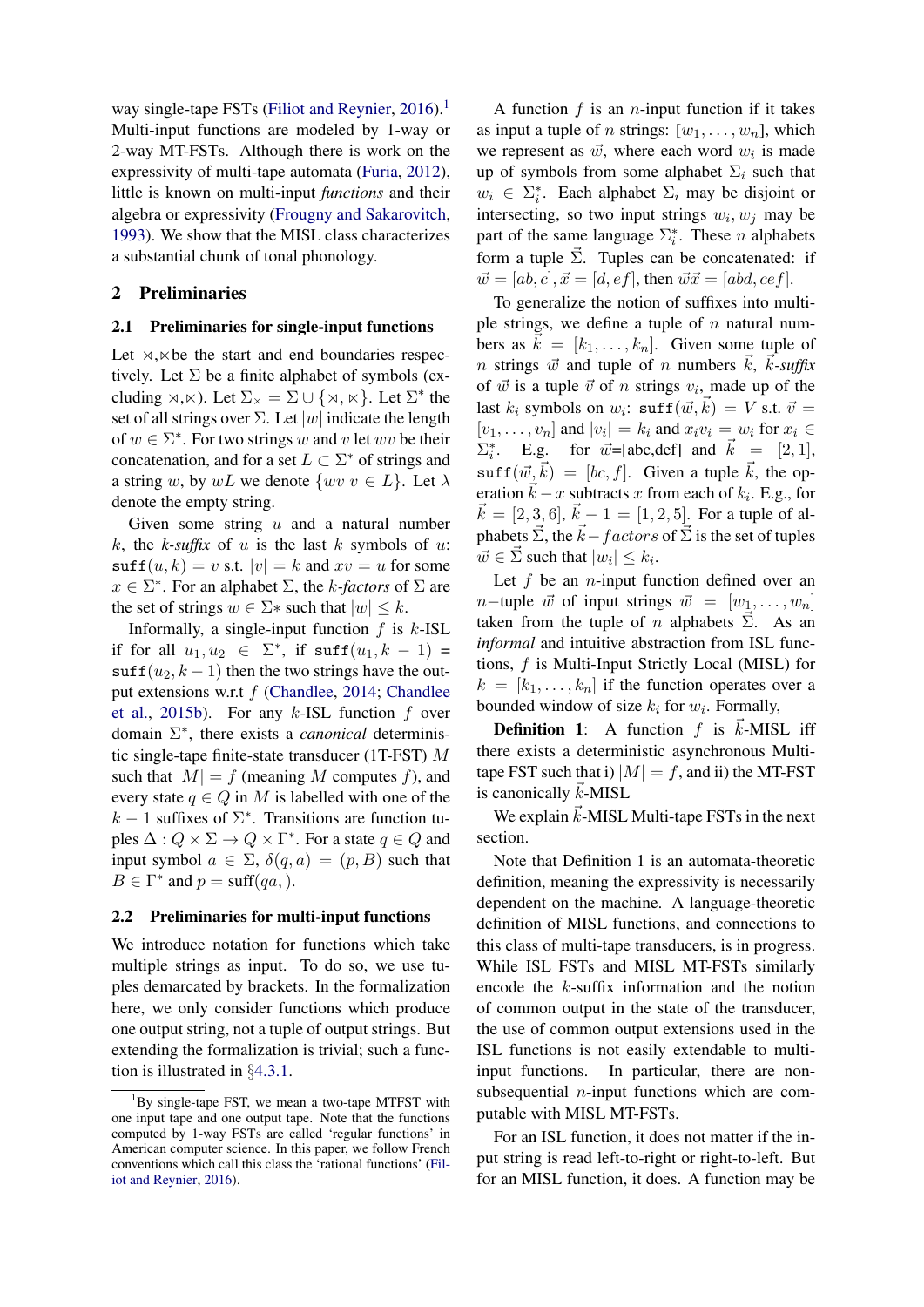left-to-right MISL but not right-to-left MISL. We leave out a proof but an illustration is given in *§*[4.1.](#page-4-0)

## 2.3 Multi-tape finite-state transducers

Multi-input functions can be modeled by multitape FSTs (MT-FST). An MT-FST is conceptually the same as single-tape FSTs, but over *multiple* input tapes [\(Rabin and Scott,](#page-9-17) [1959;](#page-9-17) [Elgot and](#page-9-18) [Mezei,](#page-9-18) [1965;](#page-9-18) [Fischer,](#page-9-19) [1965;](#page-9-19) [Fischer and Rosen](#page-9-20)[berg,](#page-9-20) [1968;](#page-9-20) [Furia,](#page-9-15) [2012\)](#page-9-15). MT-FSAs and MT-FSTs are equivalent, and single-tape FSTs correspond to an MT-FSA with two tapes.

Informally, a MT-FST reads *n* multiple input strings as *n* input tapes, and it writes on a single output tape. Each of the *n* input strings is drawn from its own alphabet  $\Sigma_i$ . The output string is taken from the output alphabet  $\Gamma$ . For an input tuple of *n* strings  $\vec{w} = [w_1, \ldots, w_n] =$  $[\sigma_{1,1} \ldots \sigma_{1,|w_1|}, \ldots, \sigma_{n,1} \ldots \sigma_{n,|w_n|}],$  the initial configuration is that the MT-FST is in the initial state  $q_0$ , the read head. The FST begins at the first position of each of the *n* input tapes  $\sigma_{i,1}$ , and the writing head of the FST is positioned at the beginning of an empty output tape. After the FST reads the symbol under the read head, three things occur: 1) the state changes; 2) the FST writes some string; 3) the read head may advance to the right (+1) or stay put (0) on different tapes: either move on all tapes, no tapes, or some subset of the tapes.

This process repeats until the read head "falls off" the end of each input tape. If for some input  $\vec{w}$ , the MT-FST falls off the right edge of the *n* input tapes when the FST is in an accepting state after writing *u* on the output tape, we say the MT-FST transduces, transforms, or maps,  $\vec{w}$  to  $u$  or  $f_T \vec{w} = u^2$  $f_T \vec{w} = u^2$  Otherwise, the MT-FST is undefined at *w*~. We illustrate MT-FSTs in *§*[4.](#page-3-1)

A *n*–MT-FST is a 6-tuple  $(Q, \vec{\Sigma}_{\times}, \Gamma, q_0, F, \Delta)$ where:

- $n \in \mathbb{N}$  is the number of input tapes
- *• Q* is the set of states
- $\vec{\Sigma}_{\bowtie} = [\Sigma_{1\rtimes}, \dots, \Sigma_{n\rtimes}]$  is a tuple of *n* input alphabets  $\Sigma_i$  which include the end boundaries  $\sum_{i\leq n}$
- $\Gamma$  is the output alphabet
- $q_0 \in Q$  is the initial state
- $F \subset Q$  is the set of final states
- $\delta: Q \times \overrightarrow{\Sigma}_{\times} \to Q \times \overrightarrow{D} \times \Gamma^*$  is the transition function where
- $-D = \{0, +1\}$  is the set of possible directions[,3](#page-2-1)
- $-\vec{D} = [D^n]$  is an *n*-tuple of possible directions to take on each tape

The above definition can be generalized for MT-FSTs which use multiple output tapes. As parameters, an MT-FST can be deterministic or non-deterministic, synchronous or asynchronous. We only use *deterministic* MT-FSTs which are weaker than non-deterministic MT-FSTs. An MT-FST is synchronous if all the input tapes are advanced at the same time, otherwise it is asynchronous. We use asynchronous MT-FSTs which are more powerful than synchronous MT-FSTs. Synchronous MT-FSTs are equivalent to multitrack FSAs which are equivalent to single-tape FSAs, making them no more expressive than regular languages. For a survey of the properties of MT-FSAs and MT-FSTs, see [Furia](#page-9-15) [\(2012\)](#page-9-15).

A configuration  $c$  of a  $n-MT\text{-}FST$   $M$  is an element of  $(\Sigma_{\rtimes}^* Q \Sigma_{\rtimes}^* \times \Gamma^*)$ , short for  $([\Sigma_{1\times}^* q \Sigma_{1\times}^*, \dots, \Sigma_{n\times}^* q \Sigma_{n\times}^*] \times \Gamma^*).$  The meaning of the configuration  $c = ([w_1qx_1, \ldots, w_nqx_n], u)$ is the following. The input to *M* is the tuple  $\vec{w}\vec{x} = [w_1x_1,\ldots,w_nx_n]$ . The machine is currently in state *q*. The read head is on each of the *n*input tapes on the first symbol of  $x_i$  (or has fallen off the right edge of the input tape if  $x_i = \lambda$ ). *u* is currently written on the output tape.

Let the current configuration be  $([w_1qa_1x_1,\ldots,w_nqa_nx_n],u)$  and let the current transition arc be  $\delta(q, [a_1, \ldots, a_n]) = (r, \vec{D}, v)$ . If  $\overrightarrow{D}$  =  $[0^n]$ , then the next configuration is  $([w_1ra_1x_1,\ldots,w_nra_nx_n],uv)$  in which case we write  $([w_1qa_1x_1,\ldots,w_nqa_nx_n],u) \rightarrow$ <br> $([w_1ra_1x_1,\ldots,w_nra_nx_n],uv)$   $(=$  none  $([w_1ra_1x_1,\ldots,w_nra_nx_n],uv)$ of the tapes are advanced) . If  $\overrightarrow{D}$  =  $[+1^n]$ , then the next configuration is  $([w_1a_1rx_1,\ldots,w_na_nrx_n],uv)$  in which case we write  $([w_1qa_1x_1,\ldots,w_nqa_nx_n],u) \rightarrow$  $([w_1a_1rx_1,\ldots,w_na_nrx_n],uv)$  (= all the tapes are advanced). Otherwise, the next configuration is  $([w_i C_1 x_1 \ldots, w_n C_n x_n, \ldots], uv)$  where  $C_i =$ *ra*<sup>*i*</sup> if  $D_i = 0$  and  $C_i = a_i r$  if  $D_i = +1$  in which case we write  $([w_1qa_1x_1,\ldots,w_nqa_nx_n],u) \rightarrow$  $([w_iC_1x_1 \ldots, w_nCx_n, \ldots], uv)$  (= a subset of the tapes are advanced)[.4](#page-2-2)

<span id="page-2-0"></span><sup>&</sup>lt;sup>2</sup>If the MT-FST generates tuples instead of single strings, then the MT-ST maps  $\vec{w}$  to  $\vec{u}$ .

<span id="page-2-1"></span><sup>&</sup>lt;sup>3</sup>If the MT-FST reads from right to left, then it uses the -1 direction parameter

<span id="page-2-2"></span><sup>&</sup>lt;sup>4</sup>Note that the interpretation of the third type of configuration subsumes the first two. We explicitly show the first two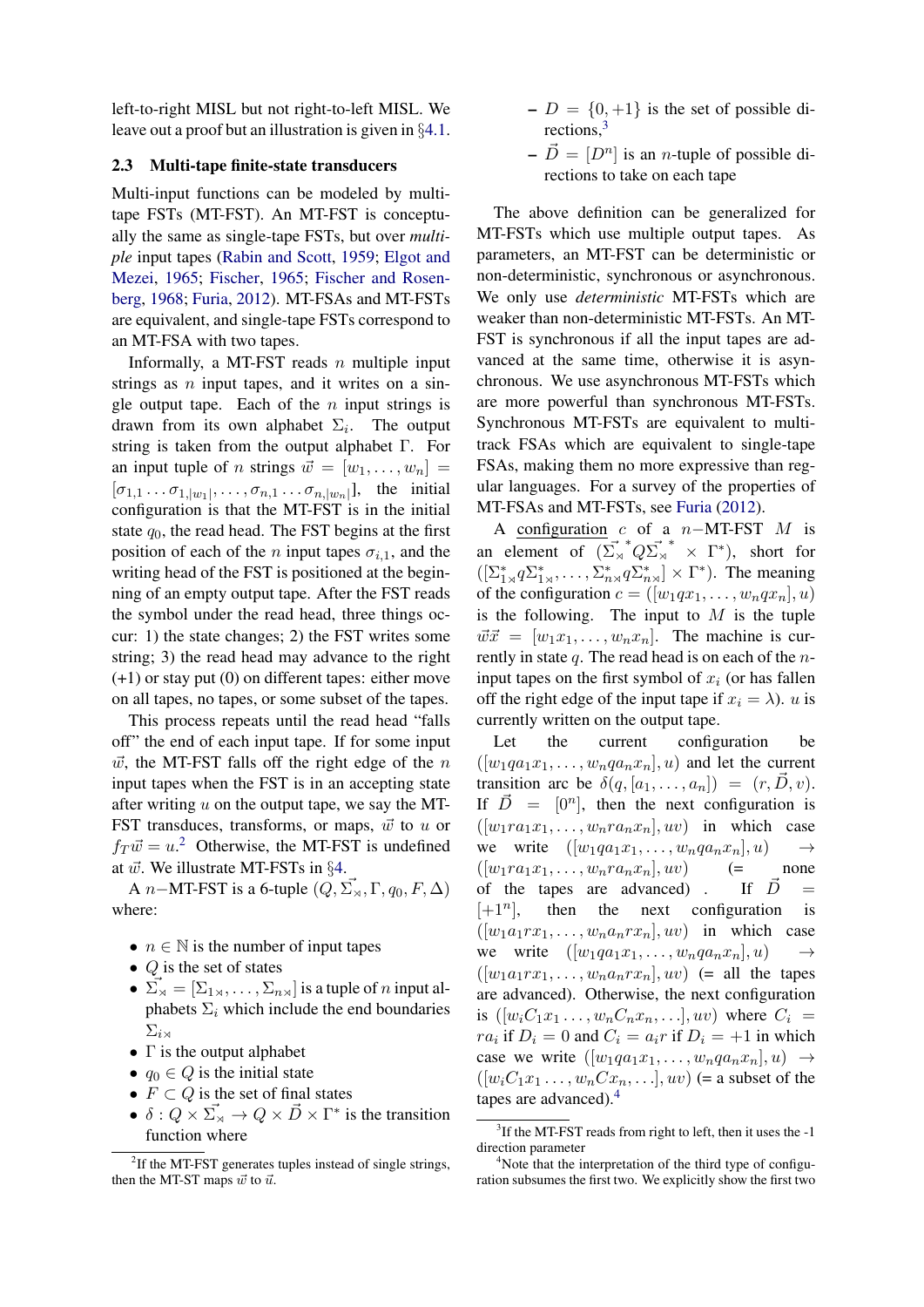The transitive closure of  $\rightarrow$  is denoted with  $\rightarrow^+$ . Thus, if  $c \rightarrow + c'$  then there exists a finite sequence of configurations  $c_1, c_2, \ldots, c_n$  with  $n > 1$  such that  $c = c_1 \rightarrow c_2 \rightarrow \ldots \rightarrow c_n = c'$ .

As for the function that a MT-FST *M* computes, for each *n*-tuple  $\vec{w} \in \vec{\Sigma}^*$  where  $\vec{w} =$  $[w_1, \ldots, w_n]$ ,  $f_M(\vec{w}) = u \in \Gamma^*$  (where  $f_M =$ *|M|)* provided there exists  $q_f \in F$  such that  $([q_0 \rtimes w_1 \ltimes, \ldots, q_0 \rtimes w_n \ltimes], \lambda) \rightarrow^+ ([\rtimes w_1 \rtimes$  $q_f, \ldots, \forall w_n \times q_f$ , *u*). Otherwise, if the configuration is  $(\forall w_1 \times q, \dots, \forall w_n \times q, u)$  and  $q \notin F$ then the transducer crashes and the transduction  $f_T$  is undefined on input  $\vec{w}$ . Note that if a MT-FST is deterministic, it follows that if  $f_T(\vec{w})$  is defined then *u* is unique.

As explained in §[2.2,](#page-1-2) we define a function as *k*-MISL iff there exists a corresponding deterministic asynchronous  $\vec{k}$ -MISL Multi-tape FST.

Definition 2: A deterministic asynchronous MT-FST M with alphabet  $\vec{\Sigma}$  is a canonical MT-FST for an  $\vec{k}$ -MISL function  $f$  if the states of  $M$ are labelled with the  $\vec{k} - 1$  suffixes of  $\vec{\Sigma}$ .

In Definition 2, the restriction on state labels does not apply to the unique initial state and unique final state. In other words, except for the initial and final states  $q_0$  and  $q_f$ , every state corresponds to a possible  $\vec{k} - 1$  *factor* of *f* 

## <span id="page-3-0"></span>3 Computational phonology of tone

.

Segmental phonological processes are generally computed as single-input functions and they are ISL [\(Chandlee,](#page-8-0) [2014;](#page-8-0) [Chandlee and Heinz,](#page-9-4) [2018\)](#page-9-4). But when treated as a single-input function, tonal processes are significantly more complex than ISL [\(Jardine,](#page-9-5) [2016a\)](#page-9-5). Single strings also fail to capture the suprasegmental nature of tone. Instead, tonal processes are generally modeled with *autosegmental representations* (ASR). As graphs, ASRs are a richer data structure that showcase the nonlinear nature of tone by breaking up a linear string into parallel strings or tiers (tone and vowel/mora).

As a review, consider the nonce words in Table [1.](#page-4-1) On the surface, the vowels each surface with some tone feature: high  $\acute{V}$  vs. low  $\grave{V}$ . A common analysis is that underlyingly the tones are on a separate tier from the vowels. A mapping function creates association arcs between the tones and vowels. In the input in Table [1a](#page-4-1), then the tones and vowels are not underlying preassociated. Some tonal processes are analyzed with underlying preassociated tones (Table [1b](#page-4-1)). That is, the input contains an association arc between the some of the tones and some of the vowels.

Most mathematical results on tonal phonology are also defined over graphs or graph-like structures [\(Bird and Klein,](#page-8-4) [1990;](#page-8-4) [Bird,](#page-8-5) [1995;](#page-8-5) [Cole](#page-9-21)[man and Local,](#page-9-21) [1991;](#page-9-21) [Coleman,](#page-9-22) [1998\)](#page-9-22). [Jardine](#page-9-5) [\(2016a,](#page-9-5)[b,](#page-9-6) [2017a\)](#page-9-7) showed that computing wellformedness for tonal structures is Strictly Local over ASRs. For transformations, [Chandlee and](#page-9-9) [Jardine](#page-9-9) [\(2019a\)](#page-9-9) define a class of logical functions over ASRs called Autosegmental Input-Strictly Local functions (A-ISL), which can model many but not all tonal mappings that have preassociation. Informally, a function is A-ISL if it consists of two ISL functions operating over two tiers or two separate strings.<sup>[5](#page-3-2)</sup> [Koser et al.](#page-9-23)  $(2019)$ showed that mapping ASRs without preassociation to ASRs with associations is likewise a local process, specifically with Quantifier-Free Least Fixed Point logic (QFLFP) [\(Chandlee and Jardine,](#page-9-24) [2019b\)](#page-9-24). However, most of these results are defined logically [\(Jardine,](#page-9-25) [2017b,](#page-9-25) [2019\)](#page-9-8), and do not clearly correspond to other algebraic or automatatheoretic notions.

Computationally, tonal processes have been modeled with single-tape FSTs [\(Bird and Elli](#page-8-6)[son,](#page-8-6) [1994;](#page-8-6) [Kornai,](#page-9-10) [1995;](#page-9-10) Yli-Jyrä, [2013,](#page-9-12) [2015\)](#page-9-13), synchronous MT-FSTs [\(Kiraz,](#page-9-26) [2001\)](#page-9-26), and nondeterministic asynchronous MT-FSTs [\(Kay,](#page-9-27) [1987;](#page-9-27) [Wiebe,](#page-9-11) [1992\)](#page-9-11). To our knowledge, the above mathematical properties of tone as a *graph* have not been linked with finite-state calculus. As a link, we treat tonal processes as a *multi-input* function that takes as input a tuple of two strings. With this definition, the bulk of tonal processes are MISL.

### <span id="page-3-1"></span>4 Multi-Input Locality in Tone

Table [2](#page-5-0) illustrates all the tonal functions which we formalize. Items a-e are taken from [Koser et al.](#page-9-23) [\(2019\)](#page-9-23), and items f-l from [Chandlee and Jardine](#page-9-9) [\(2019a\)](#page-9-9). Throughout this section, we reference only this table; see the original references for more language information.

Items a-e are not ISL but are A-ISL.<sup>6</sup> In §[4.1,](#page-4-0) we show they are also MISL. Items f-l have preassociated tone-vowel pairs in the input. In *§*[4.2,](#page-6-0) we

for illustrative reasons.

<span id="page-3-2"></span><sup>&</sup>lt;sup>5</sup>There are much more nuances to the definition of A-ISL; readers are referred to [Chandlee and Jardine](#page-9-9) [\(2019a\)](#page-9-9).

<span id="page-3-3"></span><sup>&</sup>lt;sup>6</sup>[Koser et al.](#page-9-23) [\(2019\)](#page-9-23) formalize tonal functions without preassocation with Quantifier-Free Least Fixed Point logic.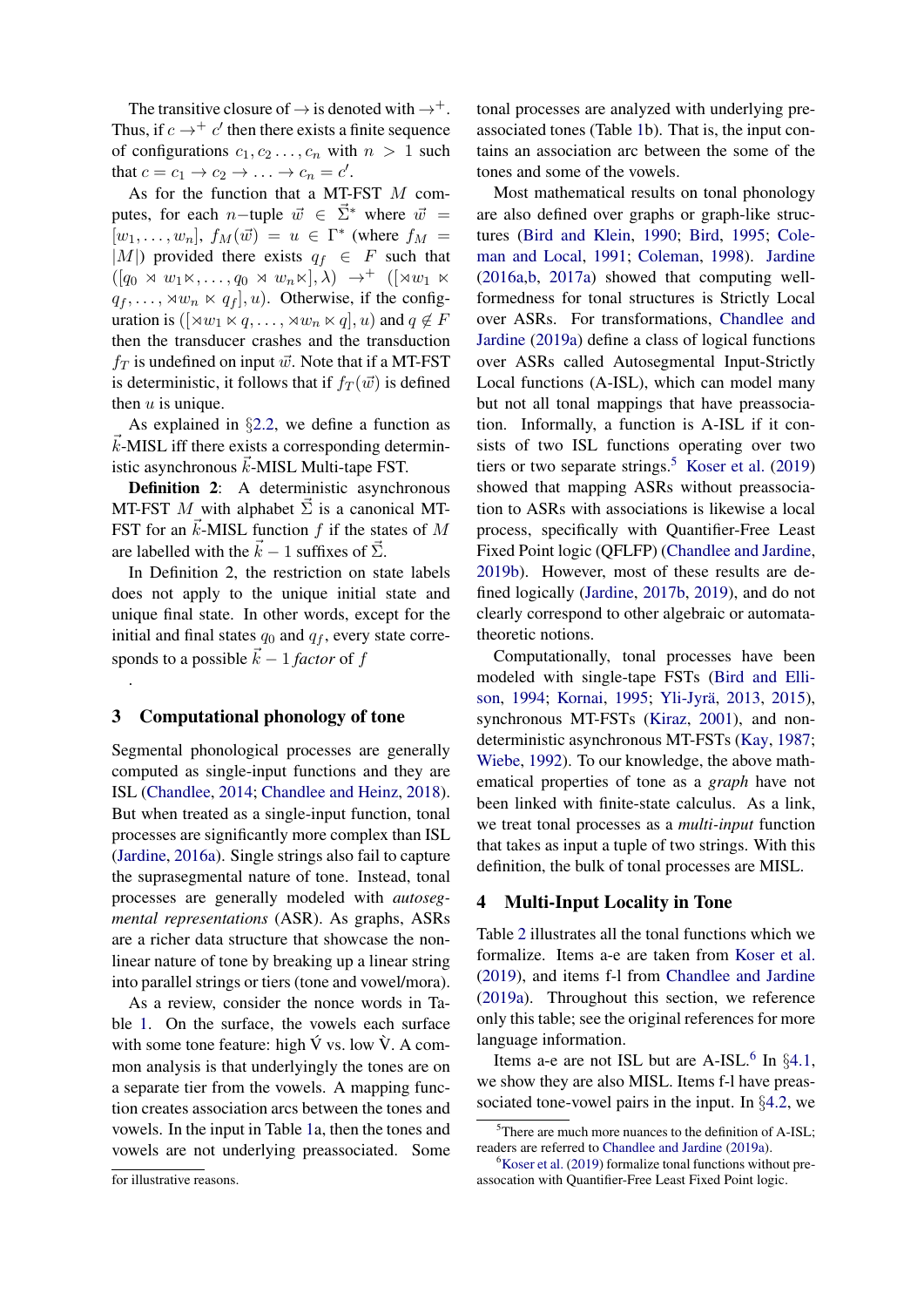<span id="page-4-1"></span>

Table 1: Review of tonal phonology.

show that with a specific linear encoding for preassociation, all the relatively simple ISL or A-ISL patterns are also MISL. More complex cases are handled in *§*[4.3.](#page-7-1)

## <span id="page-4-0"></span>4.1 Tone without preassocation

## <span id="page-4-3"></span>4.1.1 General illustration: Mende spreading

We first illustrate with Mende [\(2a](#page-5-0)) which has a process of left-to-right tonal spread. Tones and vowels match 1-1 up until the last tone: *n* $i$ *kilì* 'groundnut'. If there are more vowels than tones, then the final tone spreads: *félàmà* 'junction'.

As a function *f*, Mende left-to-right spreading is a 2-input function that takes as input a tuple of two strings:  $\vec{w} = [w_1, w_2]$ . The input string  $w_1$  is a string of tones T taken from the input alphabet  $\Sigma_1 = \Sigma_T = \{H, L\}$ . The input string  $w_2$  is a string of vowels V taken from the input alphabet  $\Sigma_2 = \Sigma_V = \{V\}$ . The input language is thus a tuple of two regular languages  $[\Sigma^*_T, \Sigma^*_V]$ . Each alphabet can include the start and end boundaries  $\alpha, \kappa \colon \Sigma_{i\alpha} = \Sigma_i \cup \{\alpha, \kappa\}.$  The function generates a single output string of tonal vowels:  $\Gamma = \{ \hat{V}, \hat{V} \}.$ 

This 2-input function is MISL for  $\vec{k} = [2, 1]$ . It needs a locality window of size 2 on the T-string in order to know if some tone is final or not (i.e., if we see  $H \times$  or  $L \times$ ), and a locality window of size 1 on the V-string because the function only needs to know the current vowel.

This function is computed by the deterministic asynchronous MT-FST in Figure [\(1\)](#page-4-2). It uses two input tapes: a tone tape  $T$  and a vowel tape  $V$ . The MT-FST has a dedicated initial and final state  $q_0$ and  $q_f$ . All other states are labelled with the  $\vec{k} - 1$ factors separated by commas. Transitions have the template  $[\Sigma_1, \Sigma_2, \dots, \Sigma_n]$ :  $[D^n]$ :  $\Gamma^*$  where  $\Sigma_i$ 

<span id="page-4-2"></span>

Figure 1: MT-FST for Mende

marks the read input symbols on the input string  $w_i$ , and where  $D$  is a possible direction parameter from  $\{0, +1\}$ . Given a parameter  $D_i$ , the transition arc dictates whether the MT-FST will advance  $(+1)$  or stay put (0) on the input tape  $w_i$ .

A sample derivation for /HL + felama/ is in Table [3.](#page-6-1) Each row keeps track of the: i) current state, ii) location of the read head on the input tapes, iii) transition arc used on each input tape, iv) outputted symbol, v) current output string. At step 5, upon reading  $\ltimes$  on the **T**-tape, asynchrony allows the read-head to advance on the V-tape but not on the V-tape, capturing the spreading effect.

## 4.1.2 Other processes without preassociation

Data in this section is illustrated in Table [2b](#page-5-0)-e and collected from [Koser et al.](#page-9-23) [\(2019\)](#page-9-23) who showed that they are are local in that they are QFLFP. We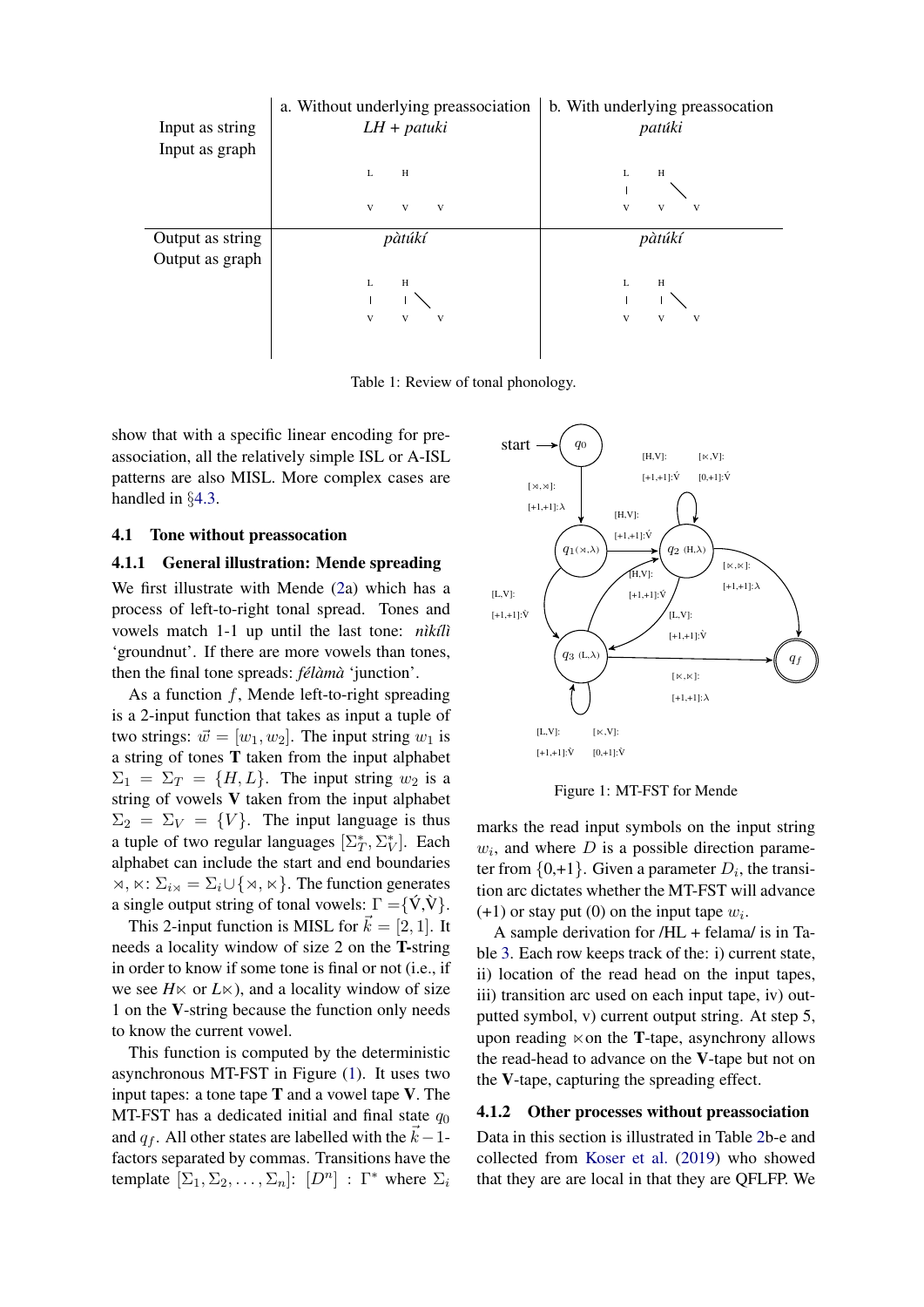| a            | Language<br>Mende | Process<br>Iterative left-right spread<br>/LH + VVV/                                                                                                                                                                                                                               |               | $\rightarrow$ [VVV]                                                                                                                                                                                                                                                                                                                         | Pre-ass? ISL A-ISL MISL<br>Х |   | ✓∗ | ✓ | $k$ -value<br>[2,1] |
|--------------|-------------------|------------------------------------------------------------------------------------------------------------------------------------------------------------------------------------------------------------------------------------------------------------------------------------|---------------|---------------------------------------------------------------------------------------------------------------------------------------------------------------------------------------------------------------------------------------------------------------------------------------------------------------------------------------------|------------------------------|---|----|---|---------------------|
|              |                   | L<br>H                                                                                                                                                                                                                                                                             |               | L<br>H                                                                                                                                                                                                                                                                                                                                      |                              |   |    |   |                     |
|              |                   | $V$ $V$ $V$                                                                                                                                                                                                                                                                        |               | $\rightarrow$ $\sim$<br>$V$ $V$ $V$                                                                                                                                                                                                                                                                                                         |                              |   |    |   |                     |
|              | b Kikuyu          | Initial spread to two + final spread<br>/LHLH + VVVVVVV/                                                                                                                                                                                                                           |               | $\rightarrow$ [VVVVVVV]                                                                                                                                                                                                                                                                                                                     | Х                            |   | ✓∗ | ✓ | [2,3]               |
|              |                   | H<br>L<br>$\mathbf{L}$<br>H                                                                                                                                                                                                                                                        |               | $L$ H $L$<br>H<br>ディーズ                                                                                                                                                                                                                                                                                                                      |                              |   |    |   |                     |
|              |                   | V V V V V V<br>V                                                                                                                                                                                                                                                                   |               | $V$ $V$ $V$<br>V<br>V                                                                                                                                                                                                                                                                                                                       |                              |   |    |   |                     |
|              | c Hausa           | Iterative right-left spread<br>/LH + VVV/                                                                                                                                                                                                                                          | $\rightarrow$ | [VVV]                                                                                                                                                                                                                                                                                                                                       | Х                            |   | ✓∗ | ✓ | [2,1]               |
|              |                   | L<br>H                                                                                                                                                                                                                                                                             |               | L H<br>・ヘーベ                                                                                                                                                                                                                                                                                                                                 |                              |   |    |   |                     |
|              |                   | V V<br>V                                                                                                                                                                                                                                                                           |               | $V$ $V$ $V$                                                                                                                                                                                                                                                                                                                                 |                              |   |    |   |                     |
|              |                   | d Northern Shona Edge-in + initial spread + medial spread<br>/HLH + VVVVVV/                                                                                                                                                                                                        |               | $\rightarrow$ [VVVVVV]                                                                                                                                                                                                                                                                                                                      | Х                            |   | ✓∗ | ✓ | [4,6]               |
|              |                   | L<br>Н<br>H                                                                                                                                                                                                                                                                        |               | $\begin{picture}(120,115) \put(0,0){\line(1,0){150}} \put(15,0){\line(1,0){150}} \put(15,0){\line(1,0){150}} \put(15,0){\line(1,0){150}} \put(15,0){\line(1,0){150}} \put(15,0){\line(1,0){150}} \put(15,0){\line(1,0){150}} \put(15,0){\line(1,0){150}} \put(15,0){\line(1,0){150}} \put(15,0){\line(1,0){150}} \put(15,0){\line(1,0){150$ |                              |   |    |   |                     |
|              |                   | V<br>V V V<br>V<br>$\mathbf{V}$                                                                                                                                                                                                                                                    |               |                                                                                                                                                                                                                                                                                                                                             |                              |   |    |   |                     |
|              | e Kukuya          | Quantity sensitive spreading<br>/H + VVVV/                                                                                                                                                                                                                                         | $\rightarrow$ | [ÝÝÝÝ]                                                                                                                                                                                                                                                                                                                                      | Х                            |   | ✓∗ | ✓ | [4,2]               |
|              |                   | $\,$ H                                                                                                                                                                                                                                                                             |               | Η                                                                                                                                                                                                                                                                                                                                           |                              |   |    |   |                     |
|              |                   | V<br>$V$ $V$ $V$                                                                                                                                                                                                                                                                   |               | V<br>V<br>V<br>V                                                                                                                                                                                                                                                                                                                            |                              |   |    |   |                     |
|              | f Rimi            | Bounded tone shift<br>/VÝVV/                                                                                                                                                                                                                                                       | $\rightarrow$ | [VVÝV]                                                                                                                                                                                                                                                                                                                                      | ✓                            | ✓ | ✓  | ✓ | $[1,2]$             |
|              |                   | $1\langle \underline{H} \rangle + V \langle \underline{V} \rangle V V /$<br>$\, {\rm H}$                                                                                                                                                                                           |               | H                                                                                                                                                                                                                                                                                                                                           |                              |   |    |   |                     |
|              |                   | ╲<br>$V$ $V$ $V$ $V$                                                                                                                                                                                                                                                               |               | $V - V$<br>V<br>V                                                                                                                                                                                                                                                                                                                           |                              |   |    |   |                     |
|              | g Zigula          | Unbounded tone shift                                                                                                                                                                                                                                                               |               |                                                                                                                                                                                                                                                                                                                                             | ✓                            | Х |    | ✓ | [1,3]               |
|              |                   | /VVÝVVV/<br>$1\langle \underline{H} \rangle + V \langle \underline{V} \rangle V V$                                                                                                                                                                                                 | $\rightarrow$ | [VVVVVV]                                                                                                                                                                                                                                                                                                                                    |                              |   |    |   |                     |
|              |                   | Н                                                                                                                                                                                                                                                                                  |               | Н.                                                                                                                                                                                                                                                                                                                                          |                              |   |    |   |                     |
|              |                   | $V$ $V$ $V$ $V$<br>$\mathbf{V}$<br>V                                                                                                                                                                                                                                               |               | $V$ $V$ $V$<br>V<br>V<br>V                                                                                                                                                                                                                                                                                                                  |                              |   |    |   |                     |
|              | h Bemba           | Bounded tone spread<br>/VÝVV/<br>$1\langle \underline{H} \rangle + V \langle \underline{V} \rangle V V /$                                                                                                                                                                          | $\rightarrow$ | [VÝÝV]                                                                                                                                                                                                                                                                                                                                      | ✓                            |   |    | ✓ | $[1,2]$             |
|              |                   | $\, {\rm H}$                                                                                                                                                                                                                                                                       |               | Н                                                                                                                                                                                                                                                                                                                                           |                              |   |    |   |                     |
|              |                   | ${\bf V}$ $ {\bf V}$ $ {\bf V}$ $ {\bf V}$                                                                                                                                                                                                                                         |               | V<br>V<br>V<br>v                                                                                                                                                                                                                                                                                                                            |                              |   |    |   |                     |
|              | <i>i</i> Arusa    | Unbounded deletion<br>/Ý VÝÝV/                                                                                                                                                                                                                                                     |               | $\rightarrow$ [ÝVVVV]                                                                                                                                                                                                                                                                                                                       | ✓                            | Х | ✓  | ✓ | [3,1]               |
|              |                   | $\langle \langle \underline{H} \rangle   \langle \underline{H} \rangle + \langle \underline{V} \rangle V(\underline{V}V)V \rangle$                                                                                                                                                 |               |                                                                                                                                                                                                                                                                                                                                             |                              |   |    |   |                     |
|              |                   | $\, {\rm H}$<br>H<br>$\blacksquare$                                                                                                                                                                                                                                                |               | Н<br>H                                                                                                                                                                                                                                                                                                                                      |                              |   |    |   |                     |
|              |                   | $\mathbf V$<br>$V$ $V$ $V$ $V$                                                                                                                                                                                                                                                     |               | V<br>V V V V                                                                                                                                                                                                                                                                                                                                |                              |   |    |   |                     |
|              | j Luganda         | Bounded Meussen's rule<br>/ÝÝÝV/                                                                                                                                                                                                                                                   | $\rightarrow$ | [ÝѶѶV]                                                                                                                                                                                                                                                                                                                                      | $\checkmark$                 |   | Х  | ✓ | $[2,2]^{**}$        |
|              |                   | $\langle \langle \underline{H} \rangle \langle \underline{H} \rangle + \langle \underline{V} \rangle (\underline{V} \underline{V}) V$                                                                                                                                              |               |                                                                                                                                                                                                                                                                                                                                             |                              |   |    |   |                     |
|              |                   | H<br>H<br>$\rightarrow$ $\sim$<br>$\mathbf{u}$ .                                                                                                                                                                                                                                   |               | H<br>L<br>$\sim$<br>$\rightarrow$                                                                                                                                                                                                                                                                                                           |                              |   |    |   |                     |
|              |                   | $V$ $V$ $V$ $V$                                                                                                                                                                                                                                                                    |               | $V$ $V$ $V$<br>$\mathbf{V}$                                                                                                                                                                                                                                                                                                                 |                              |   |    |   |                     |
|              | k Shona           | Alternating Meussen's rule                                                                                                                                                                                                                                                         |               |                                                                                                                                                                                                                                                                                                                                             | ✓                            | Х | Х  | Х |                     |
|              |                   | /Ý-Ý-Ý/<br>$\langle \langle \underline{\mathrm{H}} \rangle$ - $\langle \underline{\mathrm{H}} \rangle$ - $\langle \underline{\mathrm{H}} \rangle + \langle \underline{\mathrm{V}} \rangle$ - $\langle \underline{\mathrm{V}} \rangle$ - $\langle \underline{\mathrm{V}} \rangle$ / |               | $\rightarrow$ [V-V-V]                                                                                                                                                                                                                                                                                                                       |                              |   |    |   |                     |
|              |                   | H<br>H<br>H<br>H                                                                                                                                                                                                                                                                   |               | H<br>L<br>$H$ L                                                                                                                                                                                                                                                                                                                             |                              |   |    |   |                     |
|              |                   | $\sim$<br>$\rightarrow$<br>$V$ $V$ $V$ $V$<br>$\mathbf V$                                                                                                                                                                                                                          |               | $\sim$<br>$\mathbf{r}$<br>$V$ $V$<br>$\mathbf{V}$<br>V<br>$\mathbf{V}$                                                                                                                                                                                                                                                                      |                              |   |    |   |                     |
| $\mathbf{1}$ | Ndebele           | Unbounded spreading to ante-penultimate                                                                                                                                                                                                                                            |               |                                                                                                                                                                                                                                                                                                                                             | ✓                            | Х | Х  | ✓ | [1,3]               |
|              |                   | /ÝVVVV/<br>$1\langle \underline{H} \rangle + \langle \underline{V} \rangle V V V V$                                                                                                                                                                                                |               | $\rightarrow$ [VVVVV]                                                                                                                                                                                                                                                                                                                       |                              |   |    |   |                     |
|              |                   | $\, {\rm H}$                                                                                                                                                                                                                                                                       |               | Η                                                                                                                                                                                                                                                                                                                                           |                              |   |    |   |                     |
|              |                   | $V$ $V$ $V$ $V$ $V$                                                                                                                                                                                                                                                                |               | V<br>V<br>V                                                                                                                                                                                                                                                                                                                                 |                              |   |    |   |                     |

<span id="page-5-0"></span>Table 2: Sample of tonal processes, example input-output structures, and computational complexity. *Legend:* \* Function was proved to be QFLFP by [Koser et al.](#page-9-23) [\(2019\)](#page-9-23), \*\* Function is MISL if the output is 2-tuple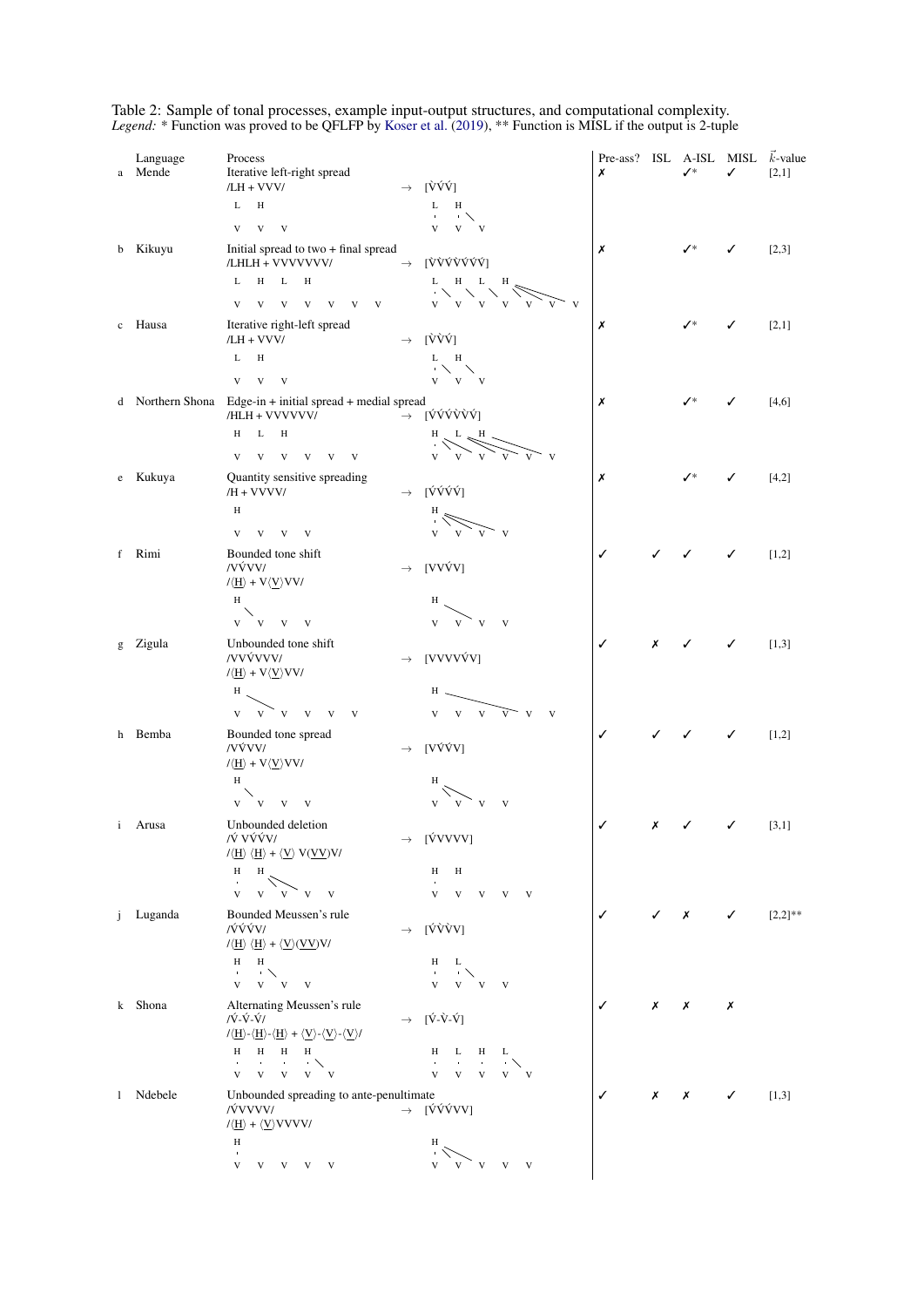<span id="page-6-1"></span>

|                  | Current state | Tone tape            |               | Vowel tape            |               | Output symbol   Output string |     |
|------------------|---------------|----------------------|---------------|-----------------------|---------------|-------------------------------|-----|
| 1.               | $q_0$         | $\times$ HL $\times$ |               | $\times$ eaa $\times$ |               |                               |     |
| 2.               | $q_1$         | $\times$ HL $\times$ | $\times : +1$ | $\times$ eaa $\times$ | $\times : +1$ |                               |     |
| $\overline{3}$ . | $q_2$         | $\times$ HL $\times$ | $H: +1$       | $\times$ eaa $\times$ | $e: +1$       | é                             |     |
| 4.               | $q_3$         | $\times$ HL $\times$ | $L: +1$       | $\times$ eaa $\times$ | $a: +1$       | à                             | éà  |
|                  | $q_3$         | $\times$ HL $\times$ | $\ltimes:0$   | $\times$ eaa $\times$ | $a: +1$       | à                             | éàà |
| 6.               | $q_f$         | $\times$ HL $\times$ | $\times: +1$  | $\times$ eaa $\times$ | $\times: +1$  |                               | éàà |

Table 3: Derivation of *HL + felama* over its tone-vowel tiers *HL + eaa* with the MT-FST in Figure [1](#page-4-2)

show that they are all MISL. Example MT-FSTs and derivations for cases b,c are in the appendix.

Kikuyu has a process of spreading an initial tone up to first two vowels [\(2b](#page-5-0)). The remaining tones and vowels are associated 1-to-1. If there are more vowels than tones, the final tone is spread: /LHLH + VVVVVVV/  $\rightarrow$  [VV V V VVV]. Initial spreading up to two vowels is [2,3]-MISL because the function requires the context  $[\forall L, \forall V]$ in order to spread L to the first two vowels. Final spread is [2,1]-MISL as in Mende (*§*[4.1.1\)](#page-4-3). Together, Kikuya is [2,3]-MISL.

Hausa [\(2c](#page-5-0)) behaves analogously to Mende but tones are associated *right-to-left* with *initial*spreading:  $/LH + VVV/ \rightarrow [\hat{V}\hat{V}\hat{V}]$ . This is [2,1]-MISL *when* the input string is read right-to-left.

North Karanga Shona is more complex [\(2d](#page-5-0)). The initial and final tones are associated to the first and last vowels respectively. The first tone can spread up until the first 3 vowels *but not* to the penultimate vowel. The medial tone can spread up until the penultimate vowel: /HLH + VVVVVV/  $\rightarrow$  [VVV VV V]. The process is MISL but for a very large locality window of [4,6]. The window may be larger or smaller depending on various complications discussed in [Koser et al.](#page-9-23) [\(2019\)](#page-9-23).

Lastly, Kukuya (Table [2e](#page-5-0)) allows a H tone to spread if it is the only tone:  $/H + VVV' \rightarrow [VVV']$ . Otherwise, if the input is HL, the L tone spreads: /HL + VVV/  $\rightarrow$  [V VV]. If LH, the L spreads up until the penultimate vowel:  $/LH + VVV/ \rightarrow \hat{V}V$  $\dot{V}$ ]. This is at most [4,2]-MISL: 4 over the **T**-tape in order to check if it's H, HL, or LH; 2 over the V-tape to prevent an L from spreading to the final vowel if the input tone is LH[.7](#page-6-2)

#### 4.1.3 Contour tones

In *§*[4.1,](#page-4-0) we assumed that the input had at least as many vowels as tones. If the input has more tones than vowels, final contour tones can be made: /HL  $+ V / \rightarrow |\hat{V}|$ . Assume that the number of possible contour tones is finite and modeled with a finite number of characters: rising  $\check{V}$ , falling  $\hat{V}$ . To generate contour tones, one *compositional* approach is to first generate 1-to-1 or 1-to-many tone-vowel associations without any contour symbols; if there are more tones than vowels, then the unassigned tones are outputted at the end of the output string: /HL + V/  $\rightarrow$  // $\acute{V}$  L//. The string is then fed to an ISL function which changes strings of tonal vowels and tones into contour tones:  $\frac{1}{\dot{V}} L \rightarrow \dot{V}$ ]. A non-compositional approach is mapping unassociated tones-and-vowels to the output through a single function. We conjecture that this function would be MISL as long as there are no longdistance dependencies involved in creating a contour tone. For easier illustration, we assume a compositional approach.

#### <span id="page-6-0"></span>4.2 Tone with preassociation

#### 4.2.1 Encoding preassociation

Tonal processes may include inputs where a tone is *preassociated* to one or more vowels. This dependency between the two strings is a reason why graphical structures are useful representations for tone, but it is a reason why many linear encodings require some special markup system [\(Kornai,](#page-9-10) [1995\)](#page-9-10). For our purposes, we use the following encoding in Figure [2,](#page-7-2) inspired from an encoding sys-tem used by Yli-Jyrä [\(2013,](#page-9-12) [2015\)](#page-9-13). We do not use other proposed encoding systems [\(Wiebe,](#page-9-11) [1992;](#page-9-11) [Kornai,](#page-9-10) [1995;](#page-9-10) Yli-Jyrä, [2013,](#page-9-12) [2015\)](#page-9-13) because they are either designed for single-tape FSTs or do not maintain strict locality.

If a tone T or single vowel V is preassociated, it is underlined and demarcated with angle brackets:  $\langle T \rangle$ ,  $\langle V \rangle$ . If a span of multiple vowels are

<span id="page-6-2"></span><sup>&</sup>lt;sup>7</sup> If the input tone is LHL, [\(Koser et al.,](#page-9-23) [2019\)](#page-9-23) do not state if either L can ever show spreading in words of four or more vowels. If they can, this is also MISL.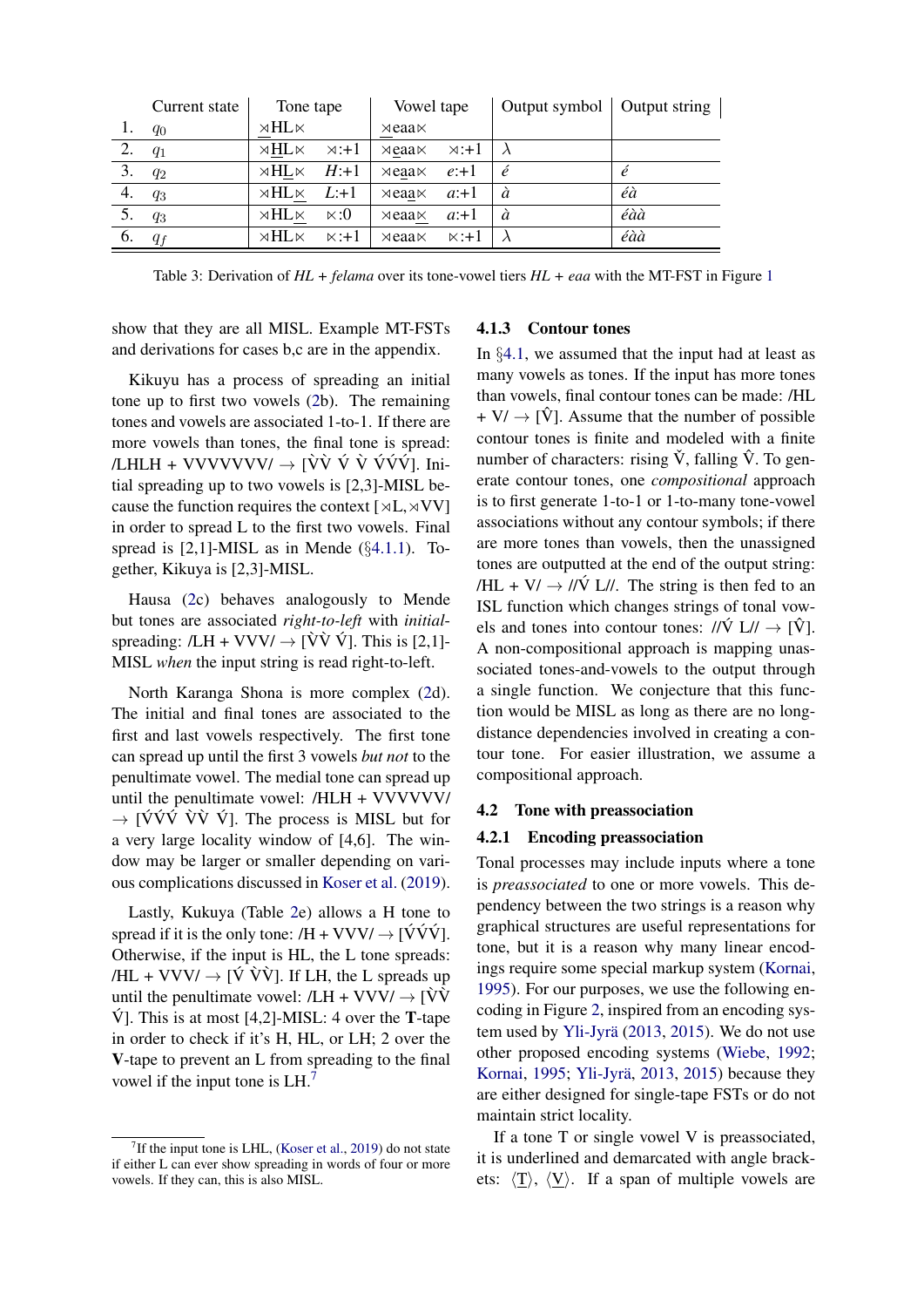<span id="page-7-2"></span>

Figure 2: Encoding preassociation

associated to the same tone, they are marked with parentheses instead of angle brackets: (V V *...* V). This encoding creates the following enriched input alphabets of multi-character units:

- $\Sigma_T = \{ H, L, \langle H \rangle, \langle L \rangle \}$
- $\Sigma_V = \{ V, \langle V \rangle, (V, V, V) \}^8$  $\Sigma_V = \{ V, \langle V \rangle, (V, V, V) \}^8$

Other possible configurations, such as wordmedial contour tones require a more elaborate encoding which we do not discuss. We set these aside because the preassociation data in [Chandlee](#page-9-9) [and Jardine](#page-9-9) [\(2019a\)](#page-9-9) did not have such case studies.<sup>9</sup> We set aside the evaluation of our encoding mechanism based on [Kornai](#page-9-10) [\(1995\)](#page-9-10)'s desirada.

#### 4.2.2 Locality of preassociated tones

With the above encoding, the tone functions in Table [2f](#page-5-0)-i with preassociation are MISL. Example MT-FSTs and derivations are in the appendix.

In Rimi [\(2f](#page-5-0)), a process of bounded tone shift will cause a preassociated tone to delink from its vowel and associate with the subsequent vowel: /VVV/ $\rightarrow$  [VVVV]. In our encoding, the input is  $\langle H \rangle$  + V $\langle V \rangle$ VV/. This function is ISL, MISL, *and* [1,2]-MISL. We need a locality window of size 1 over the T-string because we care if the current tone symbol is a preassociated  $\langle H \rangle$ . If yes, then we need a locality window of size 2 over the V-string in order to delink the current preassociated vowel  $\langle V \rangle$  and associate the tone with the next vowel.

Unlike Rimi, Zigula displayed unbounded tone shift [\(2g](#page-5-0)) whereby a preassociated H is delinked from its preassociated vowel and associated with the *penultimate* vowel which can be at any distance away from the underlyingly preassociated vowel: / VVVVVV/ or  $\ell \langle H \rangle + VV \langle V \rangle VVV / \rightarrow$ 

 $[VVVV\dot{V}V]$ . This function isn't ISL but it is A-ISL *and* [1,3]-MISL. Given a preassociated  $\langle H \rangle$  as a current input tone symbol, an underlying preassociated vowel  $\langle V \rangle$  is delinked regardless of context, while current tone symbol  $\langle H \rangle$  is associated with the penultimate vowel. This requires a window of size 3 on the vowel string to check if the current vowel is the penultimate vowel.

Similar to Rimi, Bemba [\(2h](#page-5-0)) shows bounded tone spread whereby a preassociated tone-vowel pair is not delinked but the next vowel also becomes associated to the tone: / VVVV/ or  $/ \langle H \rangle$  $+ V \langle V \rangle V V / \rightarrow [V \hat{V} \hat{V} V]$ . This is ISL, A-ISL, and [1,2]-MISL. The only difference from Rimi is that an input preassociated vowel  $\langle V \rangle$  is not delinked, i.e. it keeps its tone in the output.

In Arusa [\(2i](#page-5-0)), a process of unbounded deletion deletes a phrase-final H tone if it is follows another H tone. By deleting the H tone, any preassociated vowels become delinked and toneless:  $\dot{V}$  V $\dot{V}$ V $\dot{V}$ V $\dot{V}$ or  $\langle H \rangle \langle H \rangle + \langle V \rangle$  V(VV)V/  $\rightarrow$  [V VVVV]. This process is not ISL because of the unbounded distance between the two spans of high vowels, but it is A-ISL and  $[3,1]$ -MISL.<sup>[10](#page-7-5)</sup> A locality window of size 3 is needed on the T-string in order to check if the current input tone symbol is a phrase-final  $\langle H \rangle$ and succeeds another high tone. If yes, then any currently read input vowels are delinked.

### <span id="page-7-1"></span>4.3 Distinct functions across locality classes

The distinctions between ISL, A-ISL, and MISL are visible in more complex patterns in Table [2j](#page-5-0)l. So far, all the A-ISL and ISL functions we described were also MISL. But some ISL yet non-A-ISL functions are *variably* MISL depending on how the function is defined. They are MISL *only* if the function generates as output two output strings of associated tones vs. associated vowels instead of only one output string (*§*[4.3.1\)](#page-7-0). Furthermore, some patterns are neither ISL, A-ISL, or MISL (*§*[4.3.2\)](#page-8-7). And finally, some patterns are MISL but neither ISL nor A-ISL (*§*[4.3.3\)](#page-8-8).

### <span id="page-7-0"></span>4.3.1 ISL but not A-ISL; variably MISL

Luganda [\(2j](#page-5-0)) has a process of bounded Meussen's rule which is ISL but not A-ISL. Here, if a preas-

<span id="page-7-3"></span><sup>&</sup>lt;sup>8</sup>Note that  $(\underline{V}, \underline{V})$ , and  $\underline{V}$  are three separate input alphabet symbols.

<span id="page-7-4"></span><sup>&</sup>lt;sup>9</sup>One possible system, inspired from Yli-Jyrä [\(2015\)](#page-9-13), is to use the symbols / and *\*on the vowel-string. Given a tuple of  $[\langle H \rangle \langle L \rangle, \langle V \rangle]$  where space marks the separation of multicharacter symbols, the slash / means that the first tone is associated to the first vowel while the second tone to the two vowels. Similarly for  $[\langle H \rangle \langle L \rangle, (V \setminus V)]$ , the first tone is associated with the two vowels while the second tone with the second vowel.

<span id="page-7-5"></span> $10$ The FST in the appendix is [3,1]-MISL but it cannot ensure that the number of preassociated tones in the input match the number of spans of preassociated vowels. Doing so requires that we either increase the locality window on the vowel tape to 2, *or* we output a string tuple such that the function changes the substring  $\langle H \rangle \langle H \rangle \times$  to  $\langle H \rangle \langle L \rangle \times$ , similarly to the Luganda case in *§*[4.3.1.](#page-7-0)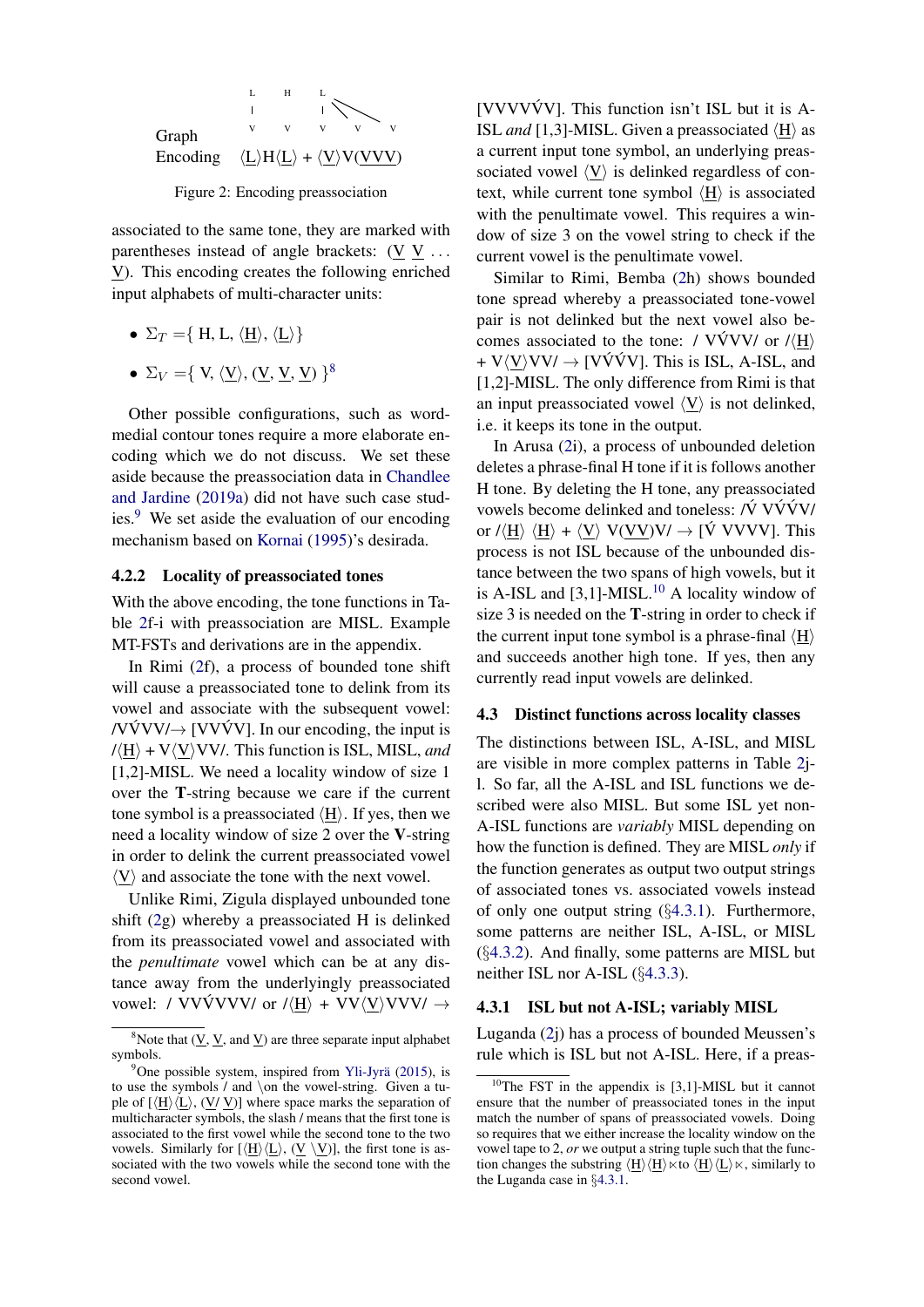sociated H tone precedes another preassociated H tone *and* the two tones are associated to a contiguous sequence of vowels, then the second H tone becomes low: / $\sqrt{V}VV$  or / $\langle H \rangle \langle H \rangle + \langle V \rangle \langle VV \rangle V/$  $\rightarrow$  [VVVV]. The function is not A-ISL because it needs to reference contiguity on both the tone and vowel strings, see [Chandlee and Jardine](#page-9-9) [\(2019a\)](#page-9-9) on why this matters.

Similarly, if the function is defined as a multiinput function which generates only *one* output string, then the function is not MISL. Assume the **T**-string is  $\langle H \rangle \langle H \rangle$ , and the **V**-string contains two vowels preassociated to the two different tones which we *represent* with butting brackets:  $/\langle H \rangle \langle H \rangle + \langle V \rangle \langle VV \rangle$ . V). The second vowel (V) will map to a surface low toned vowel  $\hat{V}$  because the two tones are contiguous. The second vowel (V starts a span of preassociated vowels. But for the other vowels like the final V), an MISL function cannot keep track if this vowel was part of a preassociated vowel span which succeeded another span, i.e. it can't know if  $V$ ) is preceded by the substring  $\langle V \rangle$  (V or not.

But if the function generates as output *two* output strings as an output tuple of tones and vowels, then the function is [2,2]-MISL. The input  $/\langle H \rangle \langle H \rangle + \langle V \rangle \langle V \rangle$  V V) is mapped to  $\langle H \rangle \langle L \rangle$  +  $\langle V \rangle$ (V V V)] with the only change being on the T-string. The function is [2,2]-MISL because it checks if i) the current tone symbol is a preassociated  $\langle H \rangle$  and immediately succeeds another tone symbol  $\langle H \rangle$  *and* if ii) the current vowel symbol is preassociated  $\langle V \rangle$  or starts a span of preassociated vowels (V, and follows a span of preassociated vowels  $\langle V \rangle$  or  $\underline{V}$ ). All this information is local with a window of 2 on the two strings.

## <span id="page-8-7"></span>4.3.2 Neither ISL, A-ISL, nor MISL

Shona [\(2k](#page-5-0)) has a process of Alternating Meussen's rule where hetero-morphemic and contiguous spans of preassociated high-toned vowels alternate to form high and low sequences:  $\sqrt{V-V} - \sqrt{V}$  $\hat{V}$ - $\hat{V}$ ]. This is not ISL, A-ISL, or MISL because iterative alternation is local over output information, not input information. This is explained further in [Chandlee and Jardine](#page-9-9) [\(2019a\)](#page-9-9).

## <span id="page-8-8"></span>4.3.3 MISL but neither ISL nor A-ISL

Finally, Ndebele [\(2l](#page-5-0)) has unbounded spreading of a preassociated H tone up until the ante-penultimate vowel: / $\hat{V}VVVV/$  or / $\langle H \rangle$  +  $\langle V \rangle V V V V / \rightarrow [\dot{V} \dot{V} \dot{V} V V]$ . This process is neither ISL nor A-ISL but it is [1,3]-MISL. Reading from right-to-left, the last two vowels surface as toneless. But if the current tone symbol is a preassociated  $\langle H \rangle$ , then any vowel which is not the penultimate or ultimate surfaces as high  $\acute{V}$ . This requires a window of size 3 on the V-tape, but only 1 on the tone tape.

### 5 Conclusion

This paper examined the computational expressivity of autosegmental phonology, in particular tonal processes. Generalizing Input Strictly Local (ISL) functions to handle multiple inputs, we showed that the class of Multi-Input Strictly Local (MISL) functions can compute almost all attested tonal processes. These MISL functions are computed by restricted deterministic asynchronous multi-tape finite-state transducers. Using a careful linear encoding mechanism, this computational result applies equally well to tonal processes with or without preassociation. The result also narrows the gap in mathematical results between segmental and autosegmental phonology.

### **References**

- <span id="page-8-5"></span>Steven Bird. 1995. Computational phonology: a constraint-based approach. Studies in Natural Language Processing. Cambridge University Press, Cambridge.
- <span id="page-8-6"></span>Steven Bird and T Mark Ellison. 1994. One-level phonology: Autosegmental representations and rules as finite automata. Computational Linguistics, 20(1):55–90.
- <span id="page-8-4"></span>Steven Bird and Ewan Klein. 1990. Phonological events. Journal of linguistics, 26(1):33–56.
- <span id="page-8-0"></span>Jane Chandlee. 2014. Strictly Local Phonological Processes. Ph.D. thesis, University of Delaware, Newark, DE.
- <span id="page-8-1"></span>Jane Chandlee. 2017. Computational locality in morphological maps. Morphology, pages 1–43.
- <span id="page-8-2"></span>Jane Chandlee, Rémi Eyraud, and Jeffrey Heinz. 2015a. Output strictly local functions. In 14th Meeting on the Mathematics of Language, pages 112–125.
- <span id="page-8-3"></span>Jane Chandlee, Rémi Eyraud, and Jeffrey Heinz. 2015b. Output strictly local functions. In Proceedings of the 14th Meeting on the Mathematics of Language (MoL 2015), pages 112–125, Chicago, USA.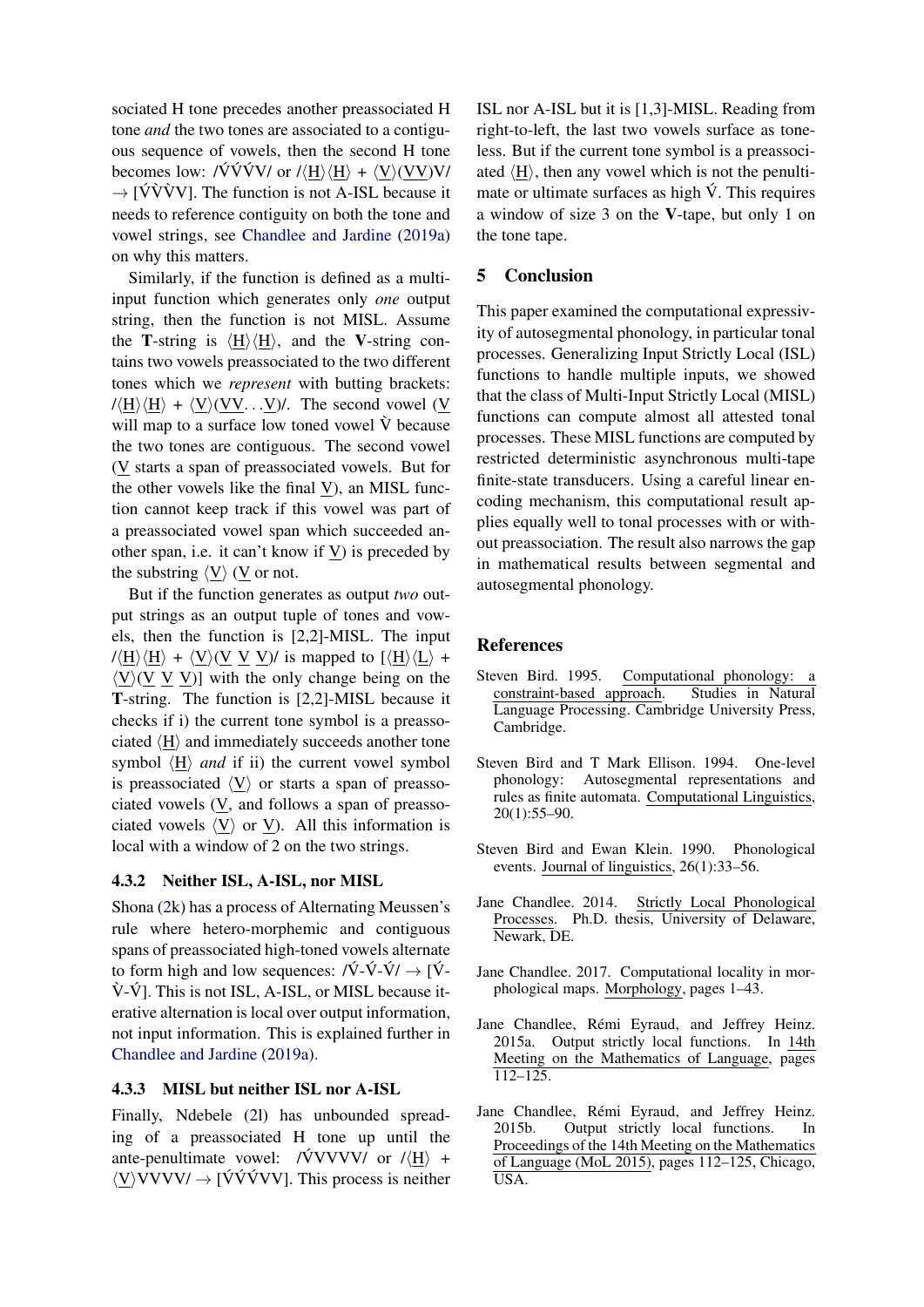- <span id="page-9-4"></span>Jane Chandlee and Jeffrey Heinz. 2018. Strict locality and phonological maps. Linguistic Inquiry, 49(1):23–60.
- <span id="page-9-9"></span>Jane Chandlee and Adam Jardine. 2019a. Autosegmental input strictly local functions. Transactions of the Association for Computational Linguistics, 7:157–168.
- <span id="page-9-24"></span>Jane Chandlee and Adam Jardine. 2019b. Quantifierfree least fixed point functions for phonology. In Proceedings of the 16<sup>th</sup> Meeting on the Mathematics of Language (MoL 16), Toronto, Canada. Association for Computational Linguistics.
- <span id="page-9-22"></span>John Coleman. 1998. Phonological representations: their names, forms and powers. Cambridge University Press.
- <span id="page-9-21"></span>John Coleman and John Local. 1991. The no crossing constraint in autosegmental phonology. Linguistics and Philosophy, 14(3):295–338.
- <span id="page-9-18"></span>C. C. Elgot and J. E. Mezei. 1965. [On relations de](https://doi.org/10.1147/rd.91.0047)[fined by generalized finite automata.](https://doi.org/10.1147/rd.91.0047) IBM Journal of Research and Development, 9(1):47–68.
- <span id="page-9-14"></span>Emmanuel Filiot and Pierre-Alain Reynier. 2016. [Transducers, logic and algebra for functions of finite](https://doi.org/10.1145/2984450.2984453) [words.](https://doi.org/10.1145/2984450.2984453) ACM SIGLOG News, 3(3):4–19.
- <span id="page-9-19"></span>Patrick C Fischer. 1965. Multi-tape and infinite-state automataa survey. Communications of the ACM, 8(12):799–805.
- <span id="page-9-20"></span>Patrick C Fischer and Arnold L Rosenberg. 1968. Multitape one-way nonwriting automata. Journal of Computer and System Sciences, 2(1):88–101.
- <span id="page-9-16"></span>Christiane Frougny and Jacques Sakarovitch. 1993. Synchronized rational relations of finite and infinite words. Theoretical Computer Science, 108(1):45– 82.
- <span id="page-9-15"></span>Carlo A. Furia. 2012. A survey of multi-tape automata. <http://arxiv.org/abs/1205.0178>. Latest revision: November 2013.
- <span id="page-9-3"></span>Jeffrey Heinz and Regine Lai. 2013. [Vowel harmony](http://www.aclweb.org/anthology/W13-3006) [and subsequentiality.](http://www.aclweb.org/anthology/W13-3006) In Proceedings of the 13<sup>th</sup> Meeting on the Mathematics of Language (MoL 13), pages 52–63, Sofia, Bulgaria. Association for Computational Linguistics.
- <span id="page-9-5"></span>Adam Jardine. 2016a. Computationally, tone is different. Phonology, 33(2):247–283.
- <span id="page-9-6"></span>Adam Jardine. 2016b. Locality and non-linear representations in tonal phonology. Ph.D. thesis, University of Delaware, Newark, DE.
- <span id="page-9-7"></span>Adam Jardine. 2017a. The local nature of toneassociation patterns. Phonology, 34(2):363–384.
- <span id="page-9-25"></span>Adam Jardine. 2017b. On the logical complexity of autosegmental representations. In Proceedings of the 15<sup>th</sup> Meeting on the Mathematics of Language, pages 22–35.
- <span id="page-9-8"></span>Adam Jardine. 2019. The expressivity of autosegmental grammars. Journal of Logic, Language and Information, 28(1):9–54.
- <span id="page-9-27"></span>Martin Kay. 1987. Nonconcatenative finite-state morphology. In Third Conference of the European Chapter of the Association for Computational Linguistics.
- <span id="page-9-26"></span>George Anton Kiraz. 2001. Computational nonlinear morphology: with emphasis on Semitic languages. Cambridge University Press.
- <span id="page-9-10"></span>Andras Kornai. 1995. Formal phonology. Garland Publishing Inc.
- <span id="page-9-23"></span>Nathan Koser, Christopher Oakden, and Adam Jardine. 2019. Tone association and output locality in nonlinear structures. In Supplemental proceedings of AMP 2019.
- <span id="page-9-0"></span>Robert McNaughton and Seymour A Papert. 1971. Counter-Free Automata (MIT research monograph no. 65). The MIT Press.
- <span id="page-9-17"></span>Michael O Rabin and Dana Scott. 1959. Finite automata and their decision problems. IBM journal of research and development, 3(2):114–125.
- <span id="page-9-2"></span>James Rogers, Jeffrey Heinz, Margaret Fero, Jeremy Hurst, Dakotah Lambert, and Sean Wibel. 2013. Cognitive and sub-regular complexity. In Formal Grammar, volume 8036 of Lecture Notes in Computer Science, pages 90–108. Springer.
- <span id="page-9-1"></span>James Rogers and Geoffrey Pullum. 2011. Aural pattern recognition experiments and the subregular hierarchy. Journal of Logic, Language and Information, 20:329–342.
- <span id="page-9-11"></span>Bruce Wiebe. 1992. Modelling autosegmental phonology with multi-tape finite state transducers. Master's thesis, Simon Fraser University.
- <span id="page-9-12"></span>Anssi Yli-Jyrä. 2013. On finite-state tonology with autosegmental representations. In Proceedings of the  $11<sup>th</sup>$  international conference on finite state methods and natural language processing. Association for Computational Linguistics.
- <span id="page-9-13"></span>Anssi Yli-Jyrä. 2015. Three equivalent codes for autosegmental representations. In Proceedings of the 12th International Conference on Finite-State Methods and Natural Language Processing 2015 (FSMNLP 2015 Düsseldorf).

# A Appendix

A sample MT-FST and derivation are given for some of the tone processes.

### A.1 Tonal processes without preassociation

These patterns take as input a pair of strings without preassociation.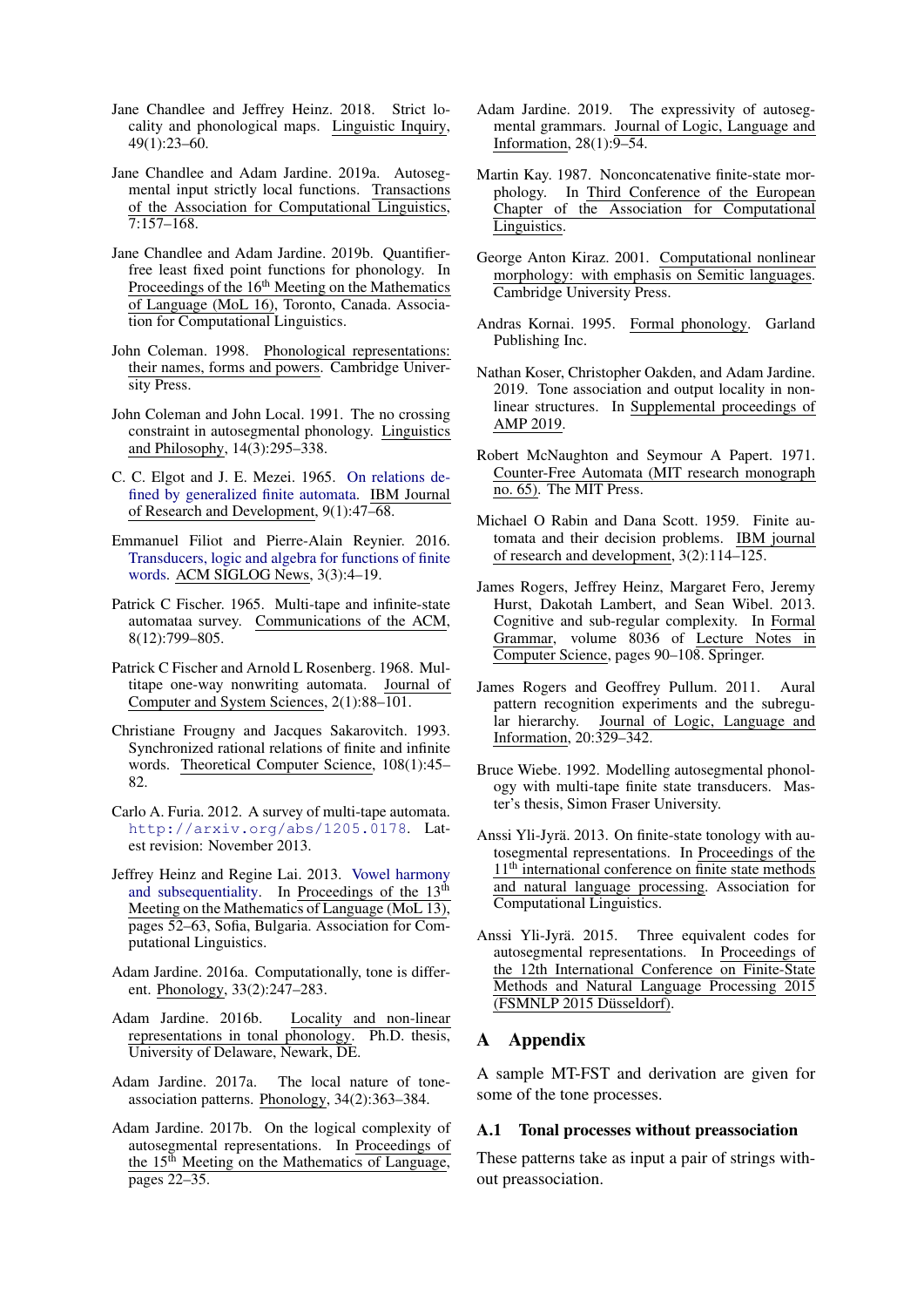# A.1.1 Kikuyu spreading

In Kikuyu (Table [2b](#page-5-0)), the first tone associates with the first two vowels. 1-to-1 association follows. A final tone may undergo final spreading, e.g. *f*([LHLH, VVVVVVV])= $\dot{V}\dot{V}\dot{V}\dot{V}\dot{V}\dot{V}\dot{V}$ . A [2,3]-MISL MT-FST is provided in Figure [3,](#page-11-0) with a sample derivation in Table [4.](#page-11-1)

# A.1.2 Hausa right-to-left spreading

In Hausa (Table [2b](#page-5-0)), tones are associated right-toleft with initial spread, e.g.  $f([LH, VVV]) = \hat{V}\hat{V}\hat{V}$ . This function is modeled by the [2,1]-MISL MT-FST in Figure [4,](#page-12-0) with a sample derivation in Table [4.](#page-11-1) The FST processes the input string-tuple from right to left using the -1 direction parameter.

# A.2 Tonal processes with preassociation

These functions take as input a preassociated pair of tones and vowels.

# A.2.1 Rimi bounded tone shift

In Rimi (Table [2f](#page-5-0)), a preassociated tone will shift one vowel to the right, e.g.  $f(\frac{H}{H})$ ,  $V\langle V\rangle VV$ ]=*VVVV*. This function is modeled by the [1,2]-MISL MT-FST in Figure [5,](#page-12-1) with a sample derivation in Table [6.](#page-13-0) We assume that the only possible underlying tone string is a preassociated H.

Final preassociated vowels do not undergo tone shift:  $f([H], VVV\langle V\rangle) = VVVV\hat{V}$ . We factor this out for illustrative reasons. Otherwise, the function is [2,2]-MISL and needs a MT-FST with more states.

# A.2.2 Zigulu unbounded tone shift

In Zigulu (Table [2g](#page-5-0)), unbounded tone shift causes a preassociated H tone to shift to the penultimate vowel, e.g.  $f(\{\underline{H}\}, VV\langle V\rangle VVV) = VVVV\hat{V}V$ . This function is modeled by the [1,3]-MISL MT-FST in Figure [6,](#page-13-1) with a sample derivation in [7.](#page-13-2) For easier illustration, the MT-FST processes the input right-to-left using the -1 direction parameter. We assume that the tone string can either be an empty string  $\forall \lambda \times \text{or a single preassociated H}$ tone  $\rtimes \langle H \rangle \ltimes$ .

# A.2.3 Bemba unbounded tone spread

In Bemba (Table [2h](#page-5-0)), bounded tone spread causes a preassociated H tone to surface on its preassociated vowel and on the subsequent vowel, e.g.  $f(\frac{\mu}{N}, V\langle V\rangle VV)$ =*VVVV*. This function is modeled by the [1,2]-MISL MT-FST in Figure [7,](#page-14-0) with a sample derivation in Table [8.](#page-13-3) We assume that the input tone string contains either an empty string  $\forall \lambda \times \text{or a single preassociated H tone } \forall \langle H \rangle \times$ .

# A.2.4 Arusa unbounded deletion

In Aursa (Table [2i](#page-5-0)), unbounded deletion causes a phrase-final preassociated H to delete if it follows another H tone, e.g.  $f(\frac{\langle H \rangle}{\langle H \rangle}, \langle V \ V(VVV)] = \hat{V}$ *VVVV*. This function is computed by the [3,1]- MISL MT-FST in Figure [8,](#page-14-1) with a sample derivation in [9.](#page-15-0) The FST reads the input from right-toleft using the -1 direction parameter. We assume the input tone string contains zero or more preassociated H tones:  $T = \sqrt{\langle H \rangle^*} \times$ .

As a caveat, the function in Figure () cannot ensure that the number of preassociated tones matches the number of spans of preassociated vowels. That more faithful function is [3,2]-MISL. We do not draw it here because of size.

For clarity, in Table [9,](#page-15-0) preassociated vowels are given a subscript  $_1$  instead of underlining.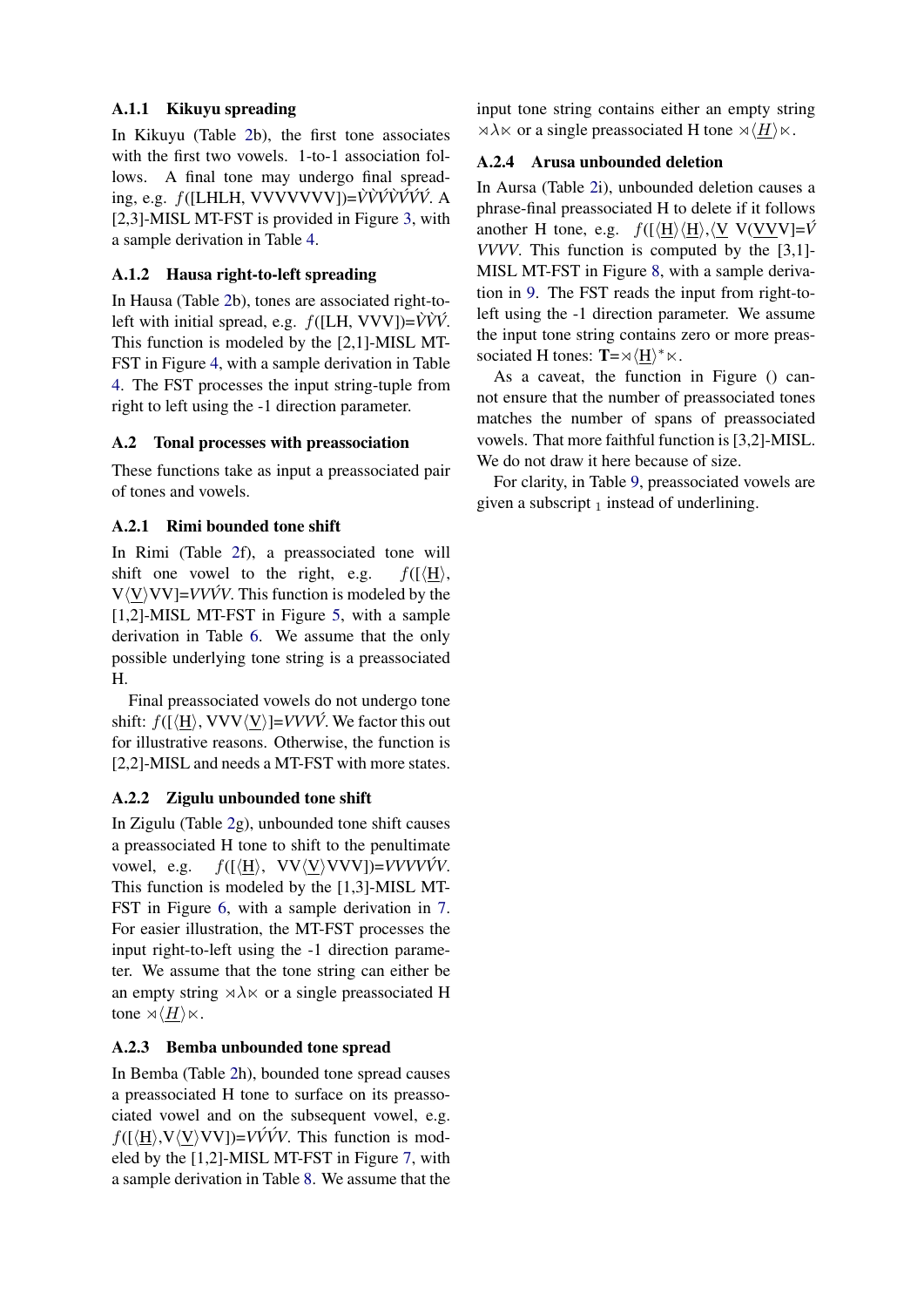<span id="page-11-0"></span>

Figure 3: MT-FST for Kikuyu initial spread

<span id="page-11-1"></span>

|     | Current state | Tone tape                |                | Vowel tape                                      |               | Output symbol | Output string |
|-----|---------------|--------------------------|----------------|-------------------------------------------------|---------------|---------------|---------------|
| 1.  | $q_0$         | $\rtimes$ LHLH $\ltimes$ |                | $\rtimes$ VVVVVVV $\ltimes$                     |               |               |               |
| 2.  | $q_1$         | $\rtimes$ LHLH $\ltimes$ | $\times : +1$  | $\rtimes$ VVVVVVV $\ltimes$                     | $\times : +1$ | $\lambda$     |               |
| 3.  | $q_2$         | $\rtimes$ LHLH $\ltimes$ | L:0            | $\rtimes$ VVVVVVV $\ltimes$                     | $V: +1$       | V             | V             |
| 4.  | $q_4$         | $\rtimes$ LHLH $\ltimes$ | $L:+1$         | $\rtimes \text{VV} \text{VV} \text{VV} \rtimes$ | $V: +1$       | Ŵ             | νý            |
| 5.  | $q_3$         | $\rtimes$ LHLH $\ltimes$ | $H: +1$        | $\rtimes$ VVVVVVV $\ltimes$                     | $V: +1$       | Ý             | <b>VVV</b>    |
| 6.  | $q_4$         | $\rtimes$ LHLH $\ltimes$ | $L:+1$         | $\rtimes$ VVVVVVV $\ltimes$                     | $V: +1$       | Ŵ             | <b>VVVV</b>   |
| 7.  | $q_3$         | $\rtimes$ LHLH $\ltimes$ | $H: +1$        | $\rtimes$ VVVVVVV $\ltimes$                     | $V: +1$       | ý             | <b>VÝÝÝÝ</b>  |
| 8.  | $q_3$         | $\rtimes$ LHLH $\ltimes$ | $\times:0$     | $\rtimes$ VVVVVVV $\ltimes$                     | $V: +1$       | Ý             | <b>VÝÝVÝÝ</b> |
| 9.  | $q_3$         | $\rtimes$ LHLH $\ltimes$ | $\times:0$     | $\rtimes$ VVVVVVV $\ltimes$                     | $V: +1$       | ý             | VVVVVVV       |
| 10. | $q_f$         | $\rtimes$ LHLH $\ltimes$ | $\ltimes : +1$ | $\rtimes$ VVVVVVV $\ltimes$                     | $\times: +1$  | $\lambda$     | VVVVVVV       |

Table 4: Derivation of  $f([LHLH, VVVVVVV])=V\dot{V}\dot{V}\dot{V}\dot{V}\dot{V}\dot{V}\dot{V}$  in Kikuyu with the MT-FST in Figure [3](#page-11-0)

|    | Current state | Tone tape            |               | Vowel tape              |               | Output symbol   Output string |     |
|----|---------------|----------------------|---------------|-------------------------|---------------|-------------------------------|-----|
|    | $q_0$         | $\rtimes LH \ltimes$ |               | $\rtimes$ VVV $\ltimes$ |               |                               |     |
|    | $q_1$         | $\rtimes LH \ltimes$ | $\ltimes: -1$ | $\rtimes$ VVV $\ltimes$ | $\ltimes:1$   |                               |     |
| 3. | $q_2$         | $\rtimes LH \ltimes$ | $H$ :-1       | $\rtimes$ VVV $\ltimes$ | $V$ :-1       |                               |     |
| 4. | $q_3$         | $\rtimes LH \ltimes$ | $L$ :-1       | $\rtimes$ VVV $\ltimes$ | $V$ :-1       |                               | ÙÝ  |
| 5. | $q_3$         | $\times LH \times$   | $0:\ltimes$   | $\rtimes$ VVV $\ltimes$ | $V$ :-1       |                               | ÙÙÚ |
| 6. | $q_f$         | $\times$ LH $\times$ | $\rtimes: -1$ | $\rtimes$ VVV $\ltimes$ | $\rtimes$ :-1 |                               | ÙÙÚ |

Table 5: Derivation of *f*([LH, VVV])=*V`V`V´* in Hausa with the MT-FST in Figure [4](#page-12-0)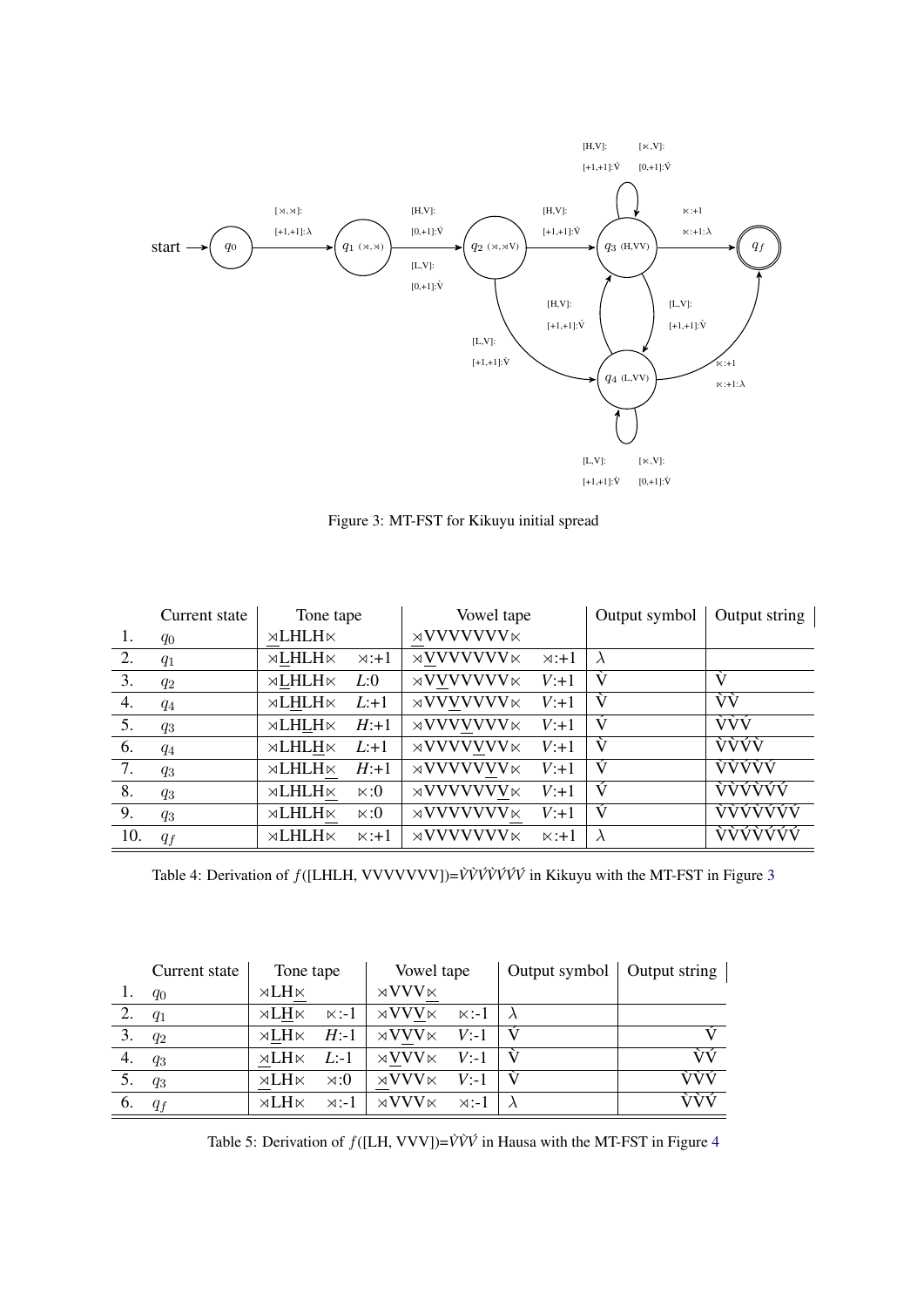<span id="page-12-0"></span>



<span id="page-12-1"></span>

Figure 5: MT-FST for Rimi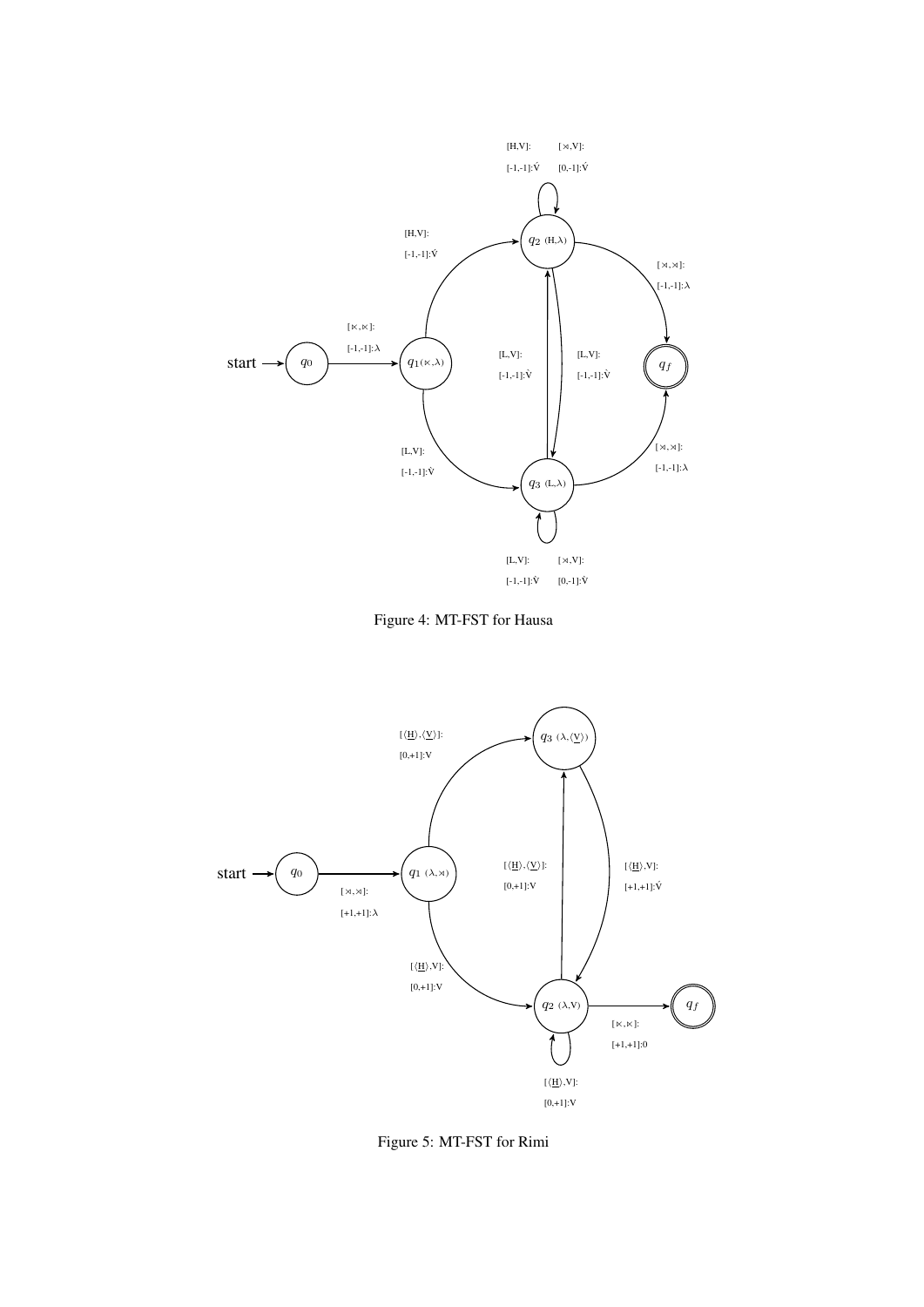<span id="page-13-0"></span>

|    | Current state | Tone tape                            |                         | Vowel tape                                                                           |                         | Output symbol | Output string |
|----|---------------|--------------------------------------|-------------------------|--------------------------------------------------------------------------------------|-------------------------|---------------|---------------|
|    | $q_0$         | $\times$ $\langle H \rangle \ltimes$ |                         | $\rtimes V\langle V\rangle VV\ltimes$                                                |                         |               |               |
| 2. | $q_1$         | $\times$ $\langle H \rangle \ltimes$ | $\times : +1$           | $\rtimes \mathrm{V}\langle \mathrm{V}\rangle \mathrm{V}\mathrm{V}\ltimes \mathbb{R}$ | $\times : +1$           |               |               |
| 3. | $q_2$         | $\times \langle H \rangle \ltimes$   | $\langle H \rangle$ :0  | $\rtimes V \langle V \rangle V V \ltimes$                                            | $V: +1$                 | V             | V             |
| 4. | $q_3$         | $\times$ $\langle H \rangle \ltimes$ | $\langle H \rangle$ :0  | $\rtimes V \langle V \rangle V V \ltimes$                                            | $\langle V \rangle$ :+1 | V             | <b>VV</b>     |
| 5. | $q_2$         | $\times \langle H \rangle \ltimes$   | $\langle H \rangle$ :+1 | $\rtimes V\langle V\rangle VV\ltimes$                                                | $V: +1$                 |               | <b>VVV</b>    |
| 6. | $q_2$         | $\times \langle H \rangle \ltimes$   | $\ltimes:0$             | $\rtimes V\langle V\rangle VV\ltimes$                                                | $V: +1$                 | V             | <b>VVVV</b>   |
|    | $q_f$         | $\times$ $\langle H \rangle \ltimes$ | $x: +1$                 | $\rtimes V \langle V \rangle V V \ltimes$                                            | $\times: +1$            |               | <b>VVVV</b>   |

Table 6: Derivation of  $f(\frac{H}{N}, V\langle V\rangle VV) = VV\hat{V}V$  in Rimi with the MT-FST in Figure [5](#page-12-1)

<span id="page-13-1"></span>

Figure 6: MT-FST for Zigulu

<span id="page-13-2"></span>

|    | Current state | Tone tape                            |                         | Vowel tape                 |               | Output symbol | Output string |
|----|---------------|--------------------------------------|-------------------------|----------------------------|---------------|---------------|---------------|
| 1. | $q_0$         | $\times \langle H \rangle \ltimes$   |                         | $\rtimes$ VVVVVV $\ltimes$ |               |               |               |
| 2. | $q_1$         | $\times$ $\langle H \rangle \ltimes$ | $\ltimes:1$             | $\rtimes$ VVVVVV $\ltimes$ | $\ltimes$ :-1 | $\lambda$     |               |
| 3. | $q_2$         | $\rtimes \langle H \rangle \ltimes$  | $\langle H \rangle$ :0  | $\rtimes$ VVVVVV $\ltimes$ | $V$ :-1       | V             | V             |
| 4. | $q_3$         | $\rtimes \langle H \rangle \ltimes$  | $\langle H \rangle$ :-1 | $\rtimes$ VVVVVV $\ltimes$ | $V: -1$       | ý             | Ńν            |
| 5. | $q_3$         | $\rtimes \langle H \rangle \ltimes$  | $\otimes$ :             | $\rtimes \text{VVVVVV}$    | $V: -1$       | V             | VÝV           |
| 6. | $q_3$         | $\rtimes \langle H \rangle \ltimes$  | $\otimes$ :             | $\rtimes$ VVVVVV $\ltimes$ | $V: -1$       | V             | <b>VVÝV</b>   |
| 7. | $q_3$         | $\rtimes \langle H \rangle \ltimes$  | $\otimes$ :             | $\rtimes$ VVVVVV $\ltimes$ | $V$ :-1       | V             | <b>VVVVV</b>  |
| 8. | $q_3$         | $\rtimes \langle H \rangle \ltimes$  | $\otimes$ :             | $\rtimes$ VVVVVV $\ltimes$ | $V: -1$       | V             | <b>VVVVVV</b> |
| 9. | $q_f$         | $\rtimes \langle H \rangle \ltimes$  | $\rtimes: -1$           | $\rtimes$ VVVVVV $\ltimes$ | $\rtimes: -1$ | $\lambda$     | VVVVVV        |

Table 7: Derivation of  $f([\langle \underline{H} \rangle, VV \langle \underline{V} \rangle VVV)$ =*VVVVV* in Zigulu with the MT-FST in Figure [6](#page-13-1)

<span id="page-13-3"></span>

|    | Current state | Tone tape                            |                         | Vowel tape                                                          |                         | Output symbol | Output string $ $ |
|----|---------------|--------------------------------------|-------------------------|---------------------------------------------------------------------|-------------------------|---------------|-------------------|
| 1. | $q_0$         | $\rtimes \langle H \rangle \ltimes$  |                         | $\rtimes V\langle V\rangle VV\ltimes$                               |                         |               |                   |
| 2. | $q_1$         | $\times$ $\langle H \rangle \ltimes$ | $\times : +1$           | $\langle \Delta V \rangle$ $\langle V \rangle$ $\forall$ $V \times$ | $\times : +1$           |               |                   |
| 3. | $q_2$         | $\rtimes \langle H \rangle \ltimes$  | $\langle H \rangle$ :0  | $\rtimes V \langle V \rangle V V \ltimes$                           | $V: +1$                 | V             | V                 |
| 4. | $q_3$         | $\rtimes \langle H \rangle \ltimes$  | $\langle H \rangle$ :0  | $\rtimes V \langle V \rangle V V \ltimes$                           | $\langle V \rangle$ :+1 | V             | VV                |
|    | $q_2$         | $\rtimes \langle H \rangle \ltimes$  | $\langle H \rangle$ :+1 | $\rtimes V\langle V\rangle VV\ltimes$                               | $V: +1$                 |               | VÝÝ               |
| 6. | $q_2$         | $\times$ $\langle H \rangle \ltimes$ | $\ltimes:0$             | $\forall V \times$<br>$\rtimes V\langle V\rangle$                   | $V: +1$                 | V             | VÝÝV              |
|    | $q_f$         | $\times$ $\langle H \rangle \ltimes$ | $x: +1$                 | $\rtimes V \langle V \rangle V V \ltimes$                           | $\times: +1$            |               | VÝÝV              |

Table 8: Derivation of  $f(\{\underline{H}\}, V\langle \underline{V}\rangle VV) = V\hat{V}\hat{V}V$  in Bemba with the MT-FST in Figure [7](#page-14-0)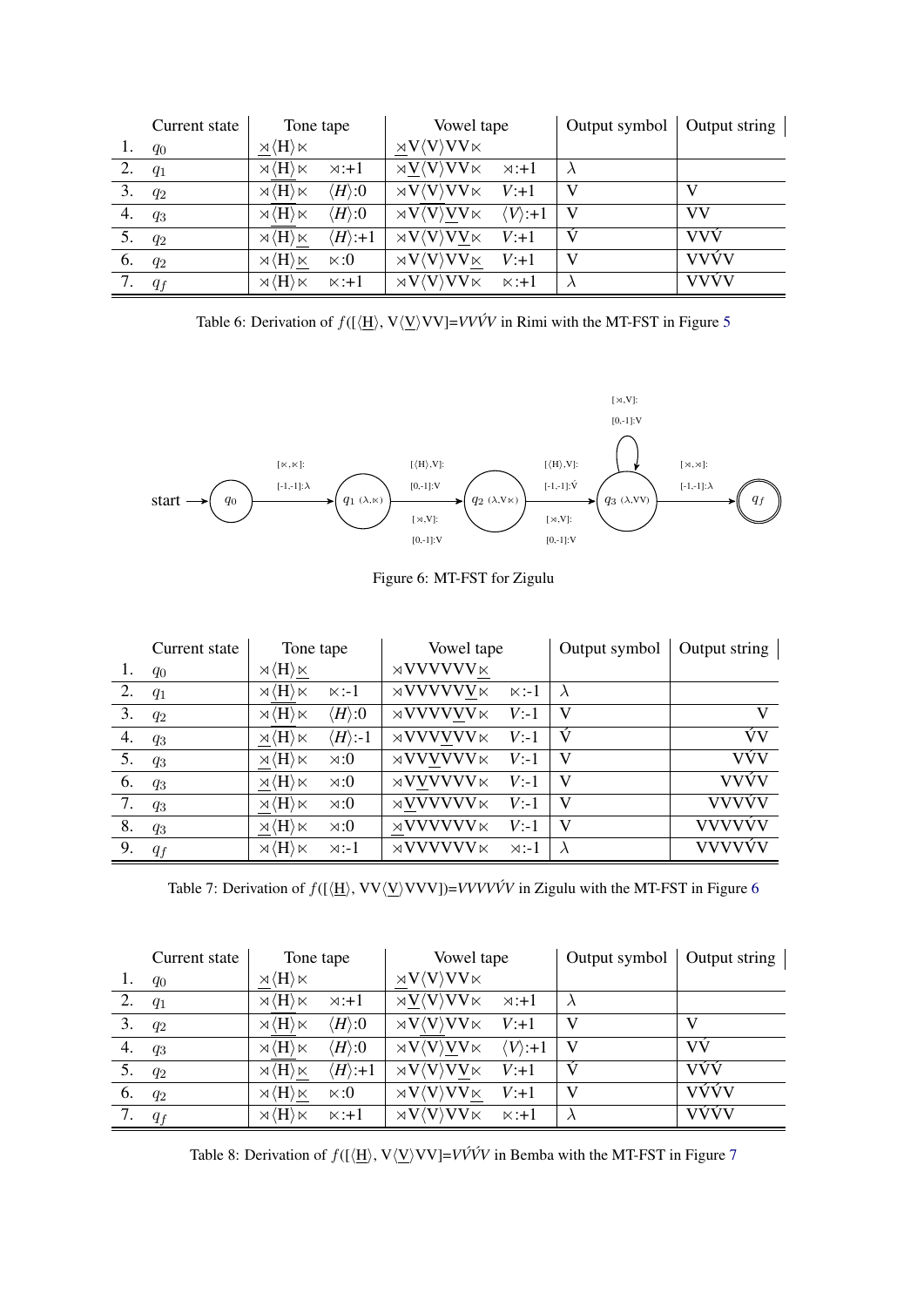<span id="page-14-0"></span>



<span id="page-14-1"></span>

Figure 8: MT-FST for Arusa